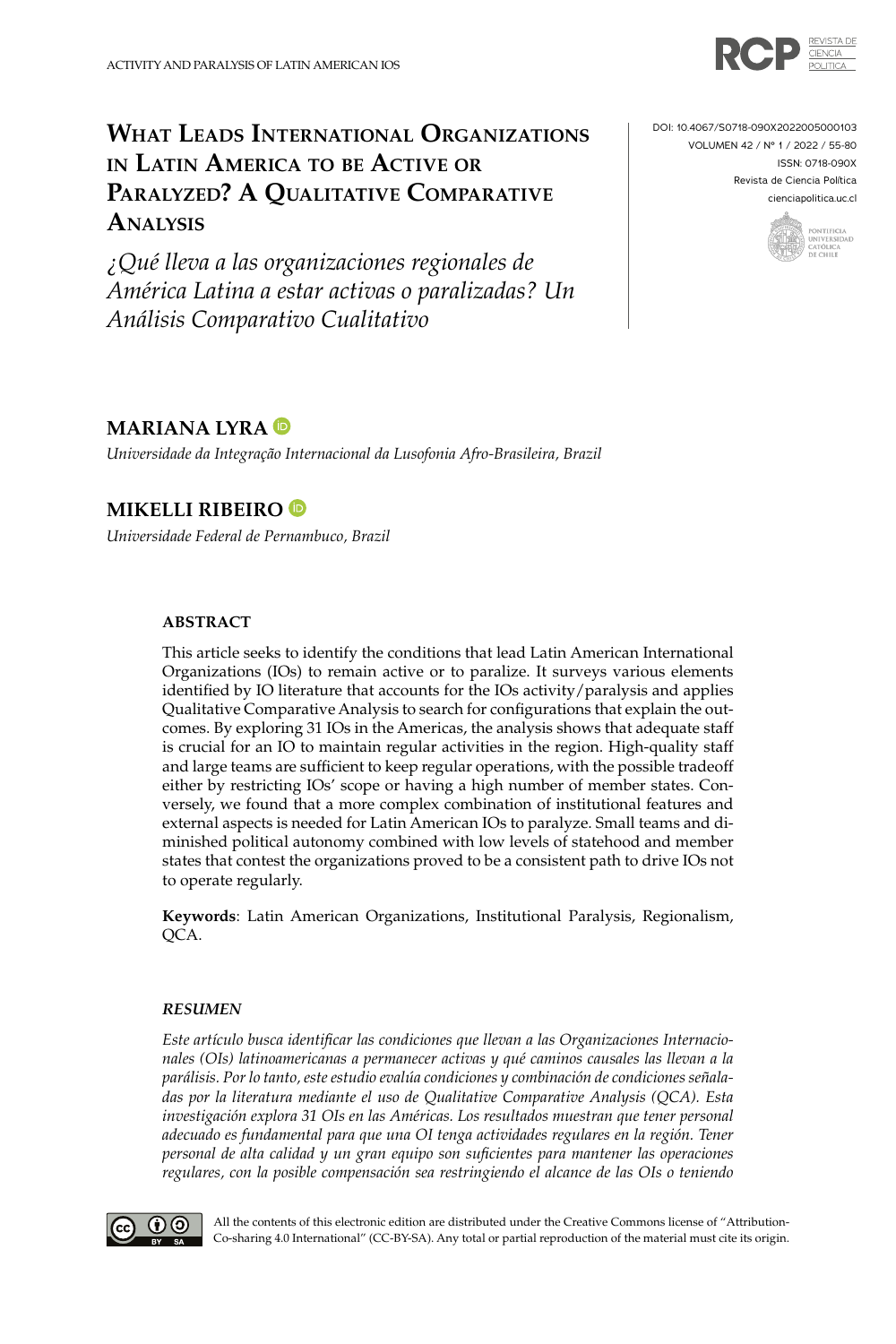*un gran número de estados miembros. Por el contrario, se encontró que se necesita una combinación más compleja de características institucionales y aspectos externos para que ocurra la parálisis de una OI. Equipos pequeños y autonomía política disminuida combinados con bajos niveles de statehood y estados miembros que se oponen a las organizaciones demostraron ser un camino consistente para que las OIs no operen con regularidad.*

*Palabras Clave: Organizaciones Latinoamericanas, Parálisis Institucional. Regionalismo. QCA.*

### **I. INTRODUCTION**

International Relations (IR) analyses are abundant in the study of International Organizations (IOs), especially with regard to their importance, institutional designs, and role in international relations. However, studies on the factors that lead IOs to work regularly or to stop working are still relatively scarce, especially in mainstream IR (Dijkstra 2019; Eilstrup-Sangiovanni 2020). In a seminal study in the 1970s, Wallace and Singer (1970) systematized an overview of IOs from 1815 to 1964. In the late 2010s, the growth of research on why International Organizations decline/survive is noticeable (Debre and Dijkstra 2021; Dijkstra 2019; Eilstrup-Sangiovanni 2020; Gray 2018). Research on the theme is methodologically diverse, leading to different conclusions. In the 1990s, analyses were predominantly qualitative, while in the 2010s there is an increase in large-n empirical research. Many of the recent studies have performed extensive analyses, using different research designs, such as survival analysis, standard gravity model, and cross-sectional analysis (Debre and Dijkstra 2021; Eilstrup-Sangiovanni 2020; Gray 2018). In common, most of these studies disregard regional components, but the geographic context can play an important role, since "states often cooperate in and through regional organizations" (Panke and Starkmann 2021: 02).

Specifically, regarding Latin America, there are still few studies seeking to understand the elements that lead regional organizations to work/stop working. Discussions on the topic are often mixed with regionalism and regional integration. Furthermore, such studies lead to different results from global ones on what factors contribute to the functioning/non-functioning of IOs. This paper seeks to fill that gap in Latin American literature. It aims to shed light on that matter by identifying what conditions – or combinations thereof – explain the regular functioning of IOs or lead them to paralysis. Hence, the research analyzes 31 regional organizations in the American continent – 21 Latin American International Organizations and 10 Hemispheric IOs.

Research on the theme has often reached different results (both globally and in Latin America); thus, it is assumed that the underlying reasons for IOs to work or to stop working are conjunctural. Strictly speaking, the outcome can be achieved by different sets of factors, and it is necessary to evaluate the main elements pointed out in literature for the Latin American case. To do so, the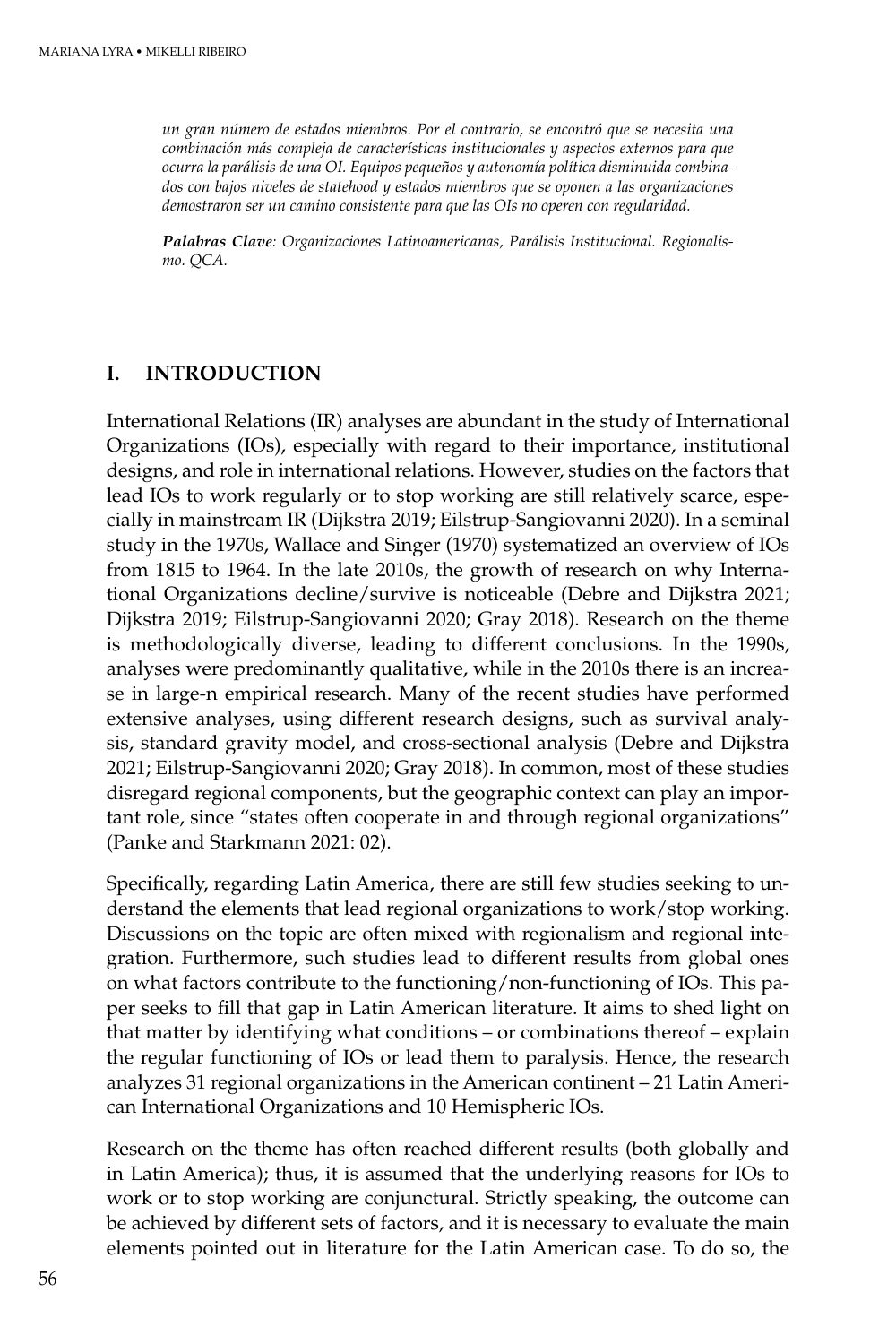paper uses Qualitative Comparative Analysis (QCA), which is applied to understand contexts of causal complexity (Ragin 2008; Schneider and Wagemann 2012). This methodological approach turns out to be particularly relevant in this analysis due to some of its inner characteristics: conjunctural causation, equifinality, and asymmetrical causation.

Covering 96% of the cases, the findings related to outcome occurrence show that adequate staff is a key factor for maintaining IOs active in the region. In other words, having high-quality staff and a large team is sufficient to keep regular operations. The lack of adequate bureaucracy may be compensated either by restricting IOs' scope or by having a high number of member states. Conversely, we found that a more complex combination of institutional features and external aspects is necessary to explain the paralysis of the Latin American Organizations.

This paper is organized as follows. The second section discusses theoretical propositions for vitality/paralysis of International Organizations. The third section debates methodological choices and research design. Then, the fourth section presents conditions, outcomes and cases. Finally, the fifth section discusses the results found.

# **II. INTERNATIONAL ORGANIZATIONS: BIRTH, GROWTH, AND DECLINE**

In the 20th Century, one could testify to the proliferation of IOs, broadening scope in terms of performance, thematics, geographical presence, and types of members. This analysis focuses on International Intergovernmental Organizations, defined as institutions with more than two members (hence excluding bilateral institutions), which develop at least one plenary session every ten years and with a physical address or permanent secretariat<sup>1</sup> (Pevehouse, Nordstrom, and Warnke 2004).

In the discipline of International Relations (IR), several theories and approaches have sought to understand the creation and functioning of IOs, emphasizing their role in contemporary international politics. Mainly, mainstream theories of IR provide a powerful framework to analyze IOs in general. Notably, Liberal Institutionalists (Keohane 2005; Pevehouse, Nordstrom, and Warnke 2004), Constructivists (Barnett and Finnemore 2004; Finnemore 1996), and Neofunctionalists (Haas 1964) have spent considerable time seeking to understand IO roles in international politics. Realists are the exceptions, since they see IOs as only an epiphenomenon of States relations (Mearsheimer 1994). Nevertheless,

<sup>&</sup>lt;sup>1</sup> Regarding these last elements, by following Pevehouse, Nordstrom, and Warnke 2004, we consider the absence of a physical address supplemented by having permanent secretariat. Organizations such as The Pacific Alliance has permanent secretariat even though they lack a physical address. Unasur opened its headquarters in 2014, despite having had a secretariat since 2010.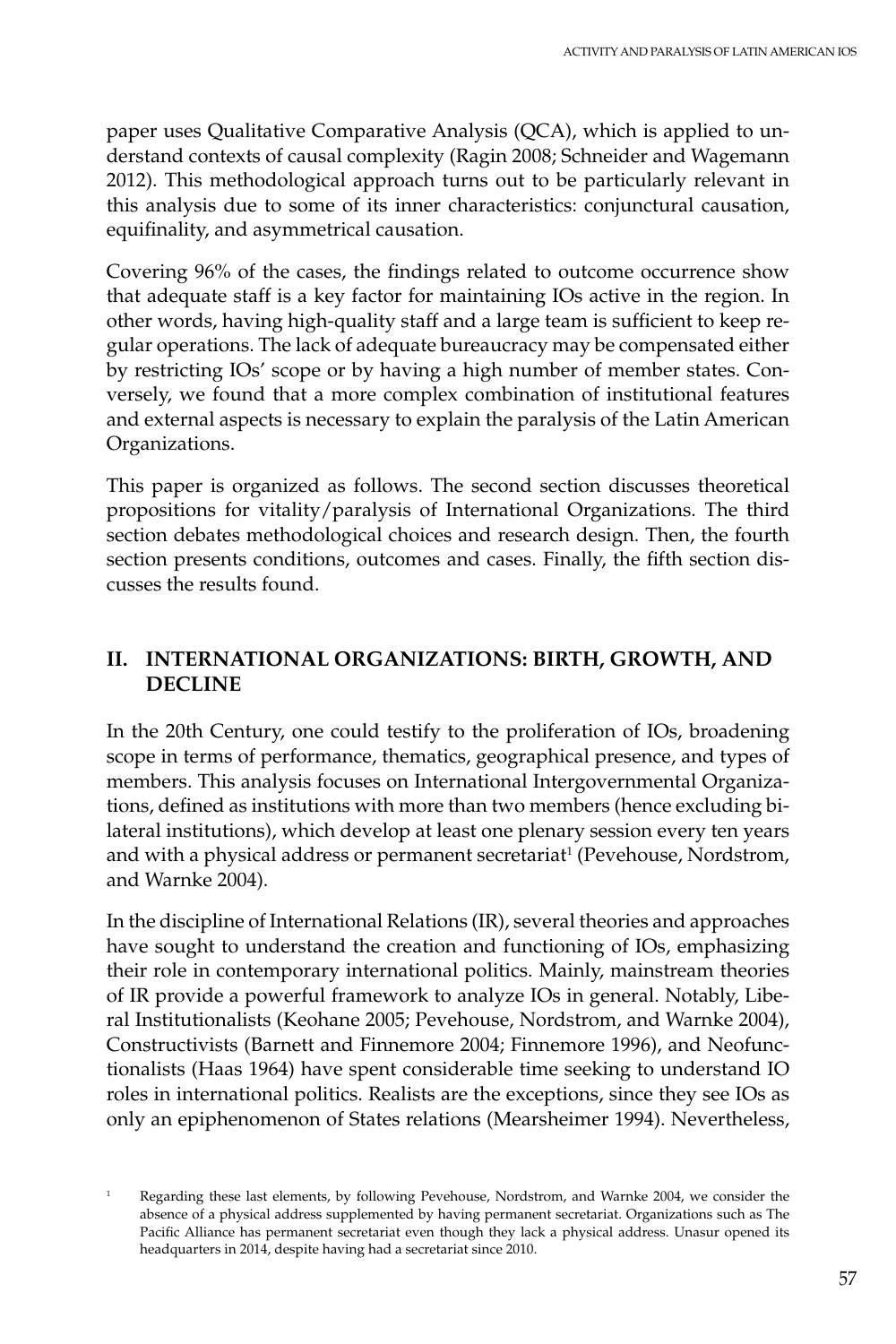these theories are not specifically committed to identify the factors that make international organizations keep regular activities and those that lead them to paralyze. Nonetheless, in the late 2010s, Dijkstra (2019) and Debre and Dijkstra (2021) made important efforts to build an institutional theory about the life, decline, and death of international organizations. In order to identify these variables, rather than looking into broad theoretical approaches, it is necessary to address more fine-grained literature.

One of the first attempts to understand these specific phenomena came from the Wallace and Singer (1970) study. They identified factors that mark the end of an International Organization: (1) ten consecutive years without a plenary meeting with members, and (2) when an IO is succeeded or replaced by another. The authors did not set out to test hypotheses, but to organize the "first systematic effort to generate this data, so that we may move on in a cumulative fashion toward the empirical testing of propositions, models, or theories" (Wallace and Singer 1970: 239).

From the 1990s onwards, we observe an increasing number of studies in the discipline of IR to understand why International Organizations endure. Based on a qualitative research design, Gallarotti (1991) lists four factors that constrain IO performance, leading to mismanagement of international relations and, therefore, the loss of relevance. "Attempts to manage complex, tightly coupled systems" is the first fault, since complex issues are challenging to understand, hindering articulations for successful management. In Gallarotti's study, IOs' scope is a fundamental factor to understand institutional vitality. The second failure is when IOs propose "solutions to discourage nations from pursuing more substantial or long-term resolutions to international problems" (Gallarotti 1991: 192), because it can reduce incentives for States to participate in presenting alternatives. Also, IOs can "intensify international disputes under several circumstances" because they tend to provide more legitimacy to one side of the conflict, altering the balance of power in moral terms (Gallarotti 1991, 193). IOs might be "a source of moral hazard" as they "reduce the incentives for the state to eliminate the underlying problem, which is the behavior itself" (Gallarotti 1991, 193). Therefore, a broad scope of actions, leading roles in solving problems to the detriment of the States, the possibility of intensifying international disputes, and moral hazards are pointed out as the main factors that limit IOs' functioning.

Relevant academic contributions boosted the literature on international organizations vitality, and Eilstrup-Sangiovanni's work is one of them. She evaluates possible elements that lead to the end of International Organizations. Similar to Gallarotti (1991), Eilstrup-Sangiovanni (2020) argues that the variable scope plays a significant explanatory role. However, Eilstrup-Sangiovanni (2020) added another explanatory component: membership. According to the author, IOs with broad functions and global membership have a higher survival rate than those with a medium scope and restricted regional range. This is probably due to the adaptive capacity and the reduced vulnerability to shocks that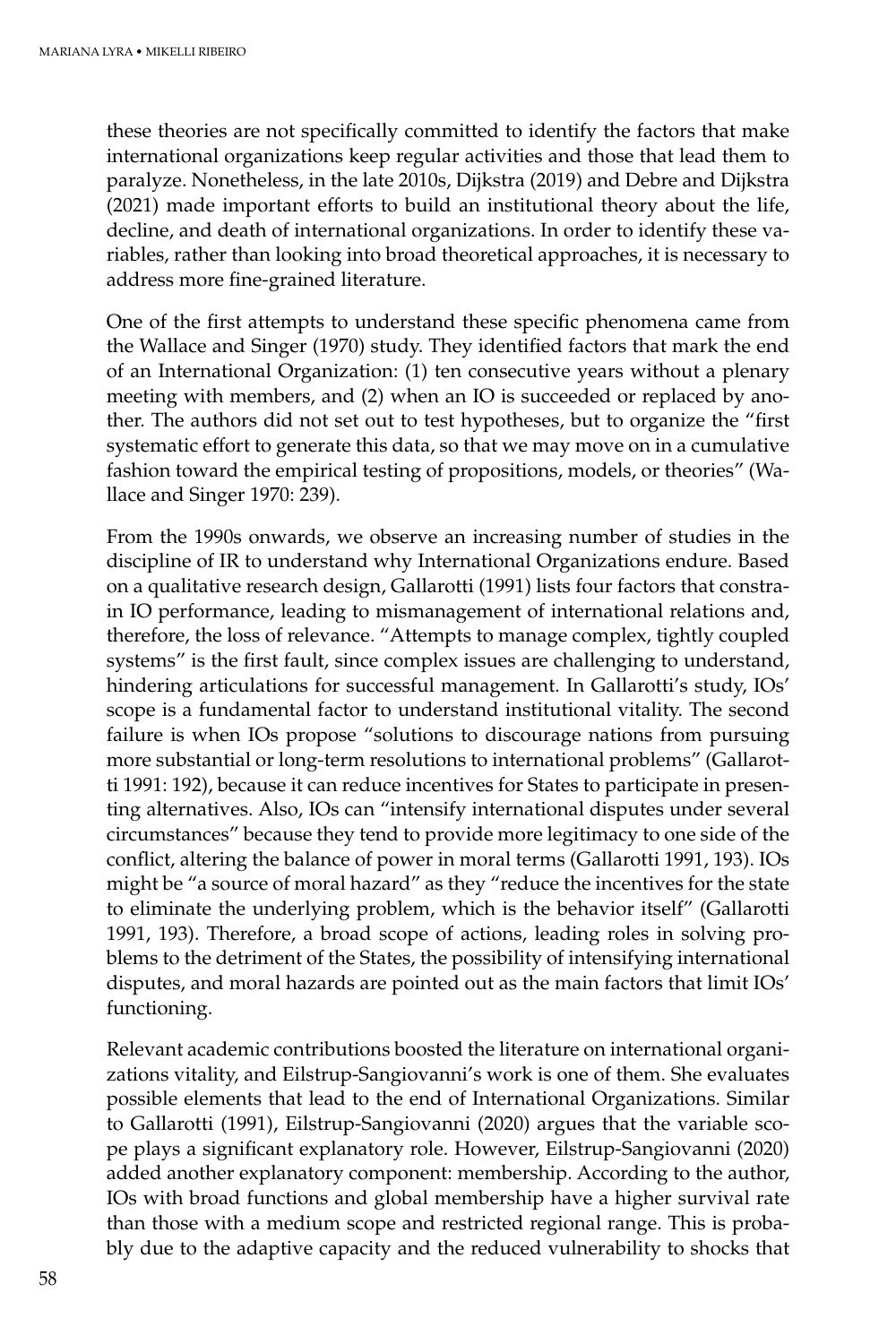the diversity of members and the functional range can provide to an IO (Eilstrup-Sangiovanni 2020). Moreover, in her survival analysis of International Organizations from 1815 to 2015, the author also finds that (1) IOs decline is strongly correlated to geopolitical conflicts, and (2) technical organizations are more likely to survive than other types of IOs. Results are based on cross-sectional and survival analysis, which combined five variables: number of participants, membership, mandate, region, and organizational scope.

These studies reported evidence that survival and death of IOs are not related to a single dominant cause, but to different combinations of factors that lead to the same result, which can change over time, taking into account contextual elements such as changes in the balance of power and geopolitical conflicts (Eilstrup-Sangiovanni 2020). This does not mean that the decline of IOs is the result of randomness, but several causal paths may lead to the death of an international organization.

Another particularly relevant study to assess the decline of IOs was performed by Dijkstra (2019). He tries to outline "an institutional theory on the decline and death of international organizations" (Dijkstra 2019: 08). The author highlights the advances in the study of institutional design and the development of organizations, but points out the lack of research on the decline and end of IOs.

IOs suffer external pressures; however, they are endowed with different degrees of institutional adaptation and resistance, in which: (1) flexible IOs are more likely to outlive less-flexible IOs, and (2) larger IOs are more likely to outlive smaller ones. These variables would be essential for the survival of international organizations, as they would allow IOs to adapt to external changes, increase the costs of member states to create/replace an existing IO, and bureaucratic staff could act as active players in the search for survival. By testing this hypothesis, after survival analysis of a sample of IOs during 1815 and 2014, Debre and Dijkstra (2021) added a new factor that would explain IOs' death. According to them, "the most important variable explaining death of IOs is the size of the secretariat staff" (Debre and Dijkstra 2021:312). Additionally, they found that "diverging preferences among member states and the degree of institutionalization can explain the replacement of IOs", and "systemic and domestic factors do not explain IO failure" (Debre and Dijkstra 2021:311). The latter result contrasts with Latin American literature, which states that the most relevant variable for the limited role of regional international organizations – as a more profound consequence of regionalism – is the result of internal characteristics of Latin American states, such as limitations of state-building and complex socio-political-economic issues (Buelvas 2013; Garcés Velástegui 2017).

Another relevant study also concluded that IO staff plays a crucial role in explaining IO vitality. However, instead of focusing on its size, Gray (2018) identifies staff quality as the key element. She also indicates a second variable: political autonomy. According to Gray (2018), the organization's vitality is positively associated with its ability to attract and retain talent, and to greater autonomy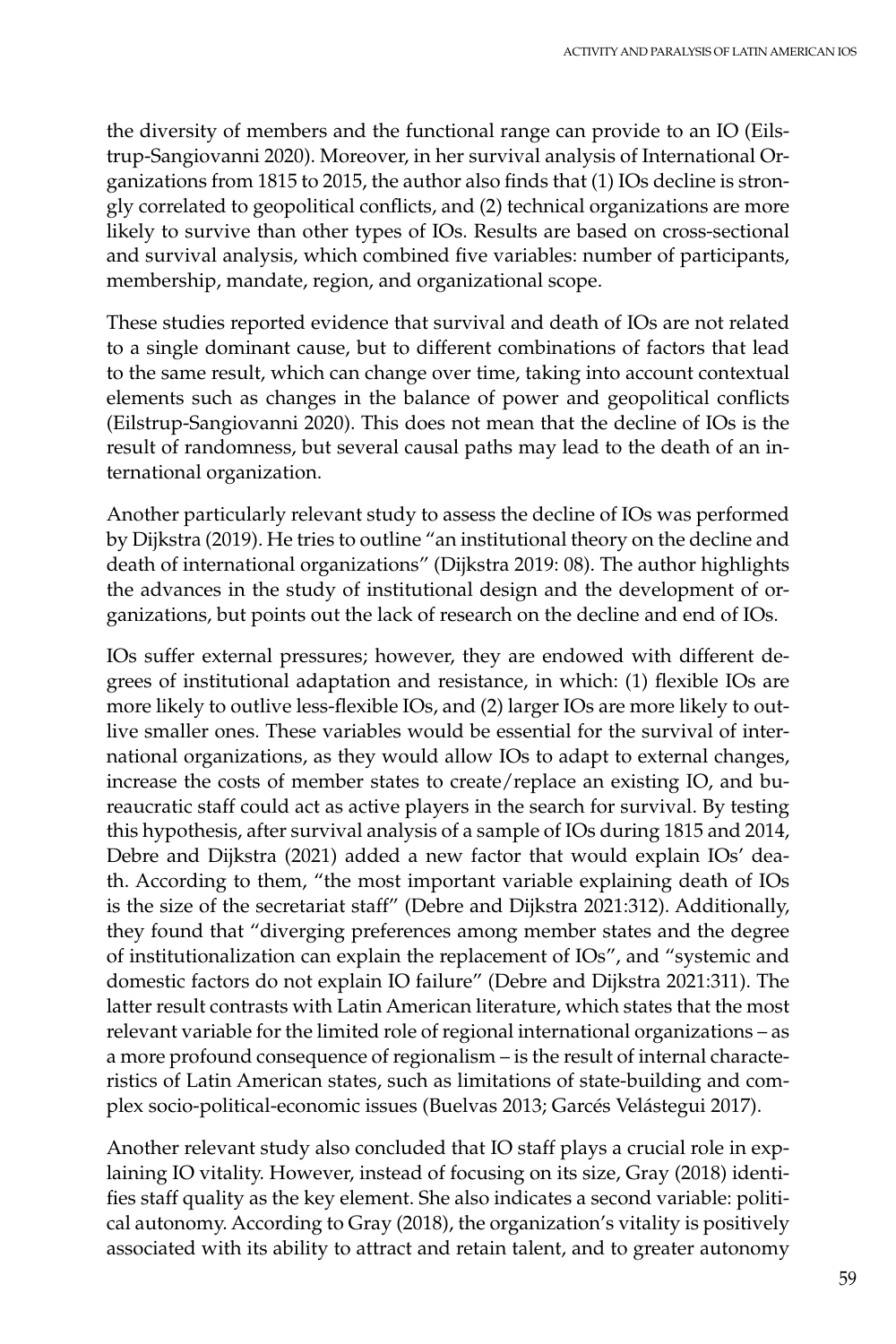for IO to enact policies. In addition, she finds a positive correlation between the organization's death and more complex proposals for integration, such as the European Union.

Gray's (2018) study is also important because it elucidates that the analysis of institutional design alone does not seem to be enough to understand the causes of IOs survival/decline, since organizations "may seem impressive on paper, but if their bureaucracies are not empowered to make decisions or if they cannot attract good staff, they may persist in a comatose state or die altogether" (Gray 2018:02). This research innovates by indicating the insufficiency of binary classifications (active/inactive, alive/dead etc.), proposing to categorize IO vitality in three different states: vitality, zombie and death. Organization's vitality is attributed when it is working, with at least one internal meeting per year. Zombie organizations are those with intermittent operation, with production below expectations, and they usually try to renew under another name. Dead organizations refer to those with formal secretariats and bureaucracies that do not join in meetings or show any activity level.

Most studies on IOs do not pay much attention to regional idiosyncrasies. Eilstrup-Sangiovanni (2020) shows that, during 1815 and 2015, the European IOs were seven times more likely to end than global ones, while the probability decreased to 6 times for American and African IOs. However, she does not elaborate on explanations for regional differentiation. Hence, the study of regional international organizations is important, as it can reveal specific local patterns.

Apart from the more general literature on IOs, the specific scholarship on regionalism also seems to be presenting some explanations for regional IO success or failure. After all, the formation of regional IOs is linked to regionalism (Petersen and Schulz 2018). In a provocative article, Malamud and Gardini (2012) ask 'has regionalism peaked?' to analyze the trends of Latin American regionalism and its supposed quagmire. They argue that traditional economic integration arrangements seem to have reached their limit, creating a scenario of stagnation, competing membership, and poor institutional commitment. In this sense, the Latin American regionalism has changed in a world scenario of increasing bilateral agreements and the emergence of geographically diffuse multilateral arrangements, not meaning the end of regionalism in Latin America, but its transformation.

Latin American regionalism is also seen from the perspective of consolidating state capacity, in which Latin American governments use regionalism to reinforce domestic agendas at the expense of building solid institutions (Petersen and Schulz 2018). Latin American States deliberately avoid engaging in the construction of pooled sovereignty and the development of regional organizations as effective centers for the promotion of public goods. Therefore, the lack of political autonomy of regional IOs – often conditioned to the aspirations of Latin American governments – would lead to their fragility and paralysis.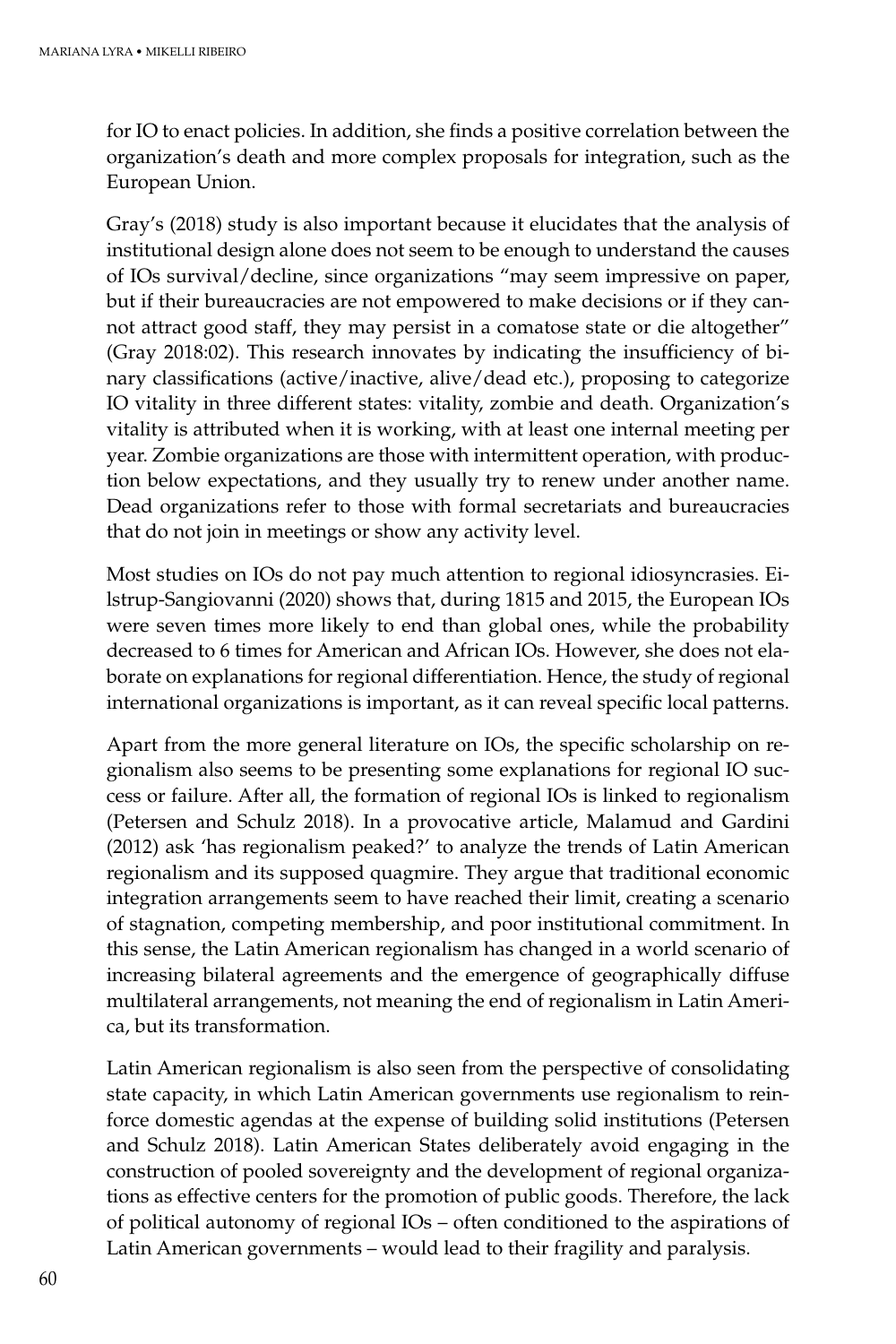Contrastingly, regionalism in Latin America may also be a "wicked problem" (Garcés Velástegui 2017), an interweaving of social, political, economic and cultural issues that prevent regionalism from moving towards more robust regional integration stages, and hamper the consolidation of regional organizations. Although it is an interesting reasoning, it does not offer a detailed view of factors that hinder the progress of Latin American collective arrangements.

Another study called attention to a different variable to be considered while evaluating regional IOs in Latin America: the level of statehood.<sup>2</sup> Buelvas (2013) specifically points to the "Lack of Stateness" as a causal mechanism for the fickleness of regionalism in the subcontinent since the weaknesses of state-building "have limited the development of regional ties necessary to advance to a 'deeper' regionalism" (Buelvas 2013:444). Although Buelvas (2013) is referring specifically to regionalism and integration projects, it is possible to extrapolate that "deeper regionalism" involves some level of support from regional organizations, so it is a hypothesis that needs to be evaluated. However, when taking into account general studies on IOs, the probability of IO survival in the Americas is higher than in Europe (Eilstrup-Sangiovanni 2020), a region with higher levels of stateness than in the American continent.<sup>3</sup> Furthermore, Debre and Dijkstra (2021) have not found any evidence that domestic factors explain the decline of IOs.

Overall, when the scholarship on Latin American regionalism tried to explain the difficulties of deeper results – which can be translated into functioning regional organizations – they produced different results than global research (Malamud 2019; Malamud and Gardini 2012; Quiliconi and Espinoza 2017).

The idea of this section was to pinpoint factors in the IOs and regionalism literature that seek to explain Latin American IOs' activity or paralysis. In the following sections, we evaluate how these factors interact, creating pathways to the referred outcomes. We use QCA methodological framework to build models that would account for these interactions.

# **III. METHOD AND RESEARCH DESIGN**

The study of International Organizations is vast in analyzing institutional designs, but it is still beginning to grasp the factors that lead IO to survival

<sup>&</sup>lt;sup>2</sup> Buelvas (2013) uses the concept of stateness proposed by Zaytsev (2013), which is based on four dimensions: resource mobilization capacity, external sovereignty, maintenance of internal order, and state activism in regulatory, economic and social issues. We understand that statehood – defined as "a phenomenon that is made up of three distinct, though interrelated, dimensions: state authority, state capacity and state legitimacy (ACL)" (Grävingholt, Ziaja, and Kreibaum 2012:06) – can be used as an indicator of levels of stateness.

<sup>&</sup>lt;sup>3</sup> Nevertheless, it should be noted that in Eilstrup-Sangiovanni's study of regional organizations she considered the American continent as a whole, with no divisions between the Latin American IOs and the Hemispheric organizations.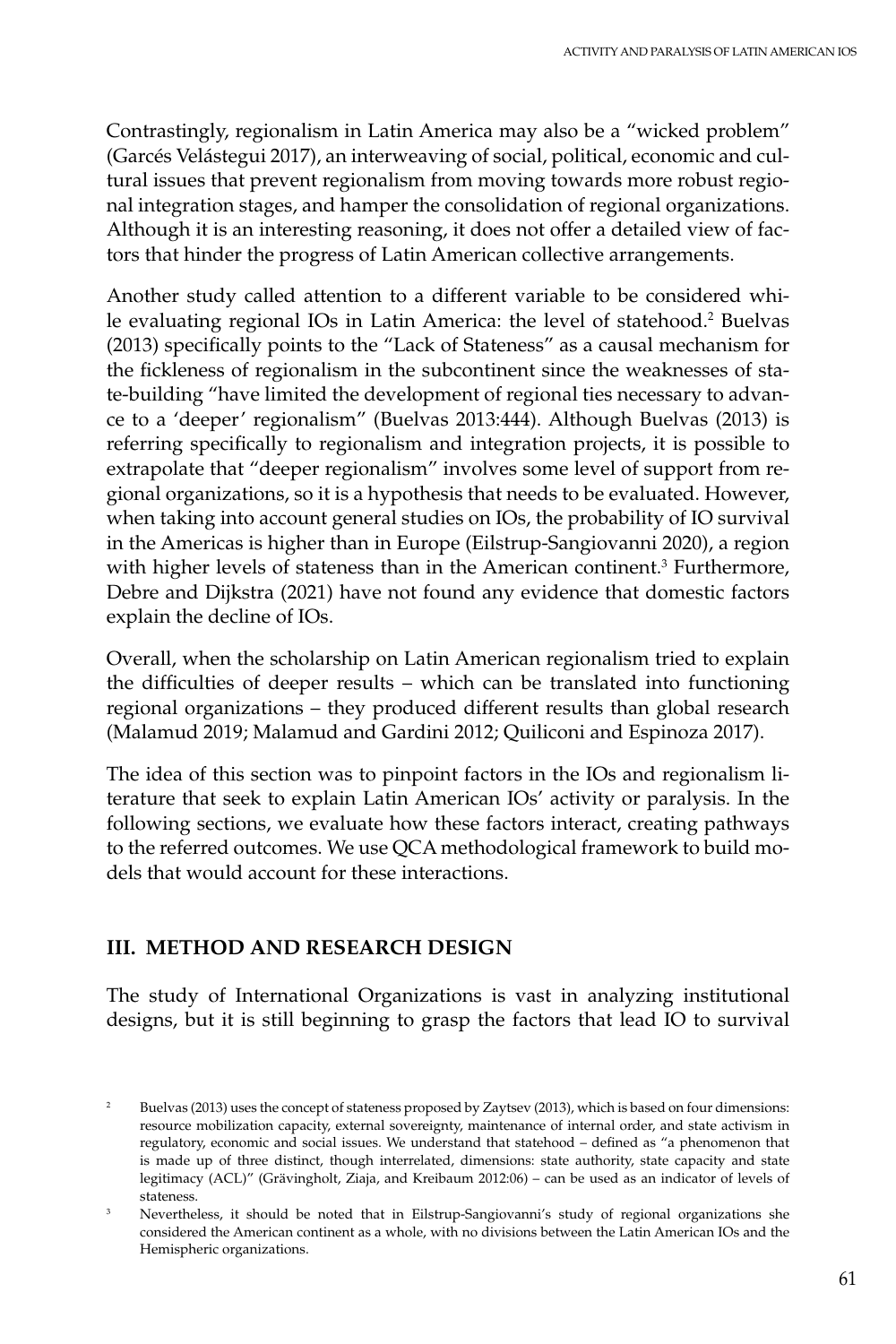or decline. As presented in the previous section, research on the factors that lead to survive/decline has produced different results. According to the general literature on IO, the following elements are important for the functioning/ non-functioning of IOs: scope (Eilstrup-Sangiovanni 2020; Gallarotti 1991), number of states (Eilstrup-Sangiovanni 2020), size of the secretariat staff (Debre and Dijkstra 2021), quality of staff (Gray 2018), and IOs political autonomy (Gray 2018). Specifically, political autonomy (Petersen and Schulz 2018) and the lack of stateness (Buelvas 2013) have been highlighted from the literature on Latin America.

It is important to note that, as Eilstrup-Sangiovanni (2018) argues, the survival/decline of an IO is context-dependent, and there is no sole explanatory cause that leads an organization to work/stop working. It is not an ahistorical process, displaced from the socio-political dynamics in which international organizations are inserted. It is fundamental to understand that several causal paths sustain IOs' regular activities, or may lead them to paralysis.

This paper applies Qualitative Comparative Analysis (QCA) to 31 cases, as detailed in Table 1. This approach is appropriate because literature points to different conditions which would lead to the outcome studied. Some of these conditions may have explanatory power only when combined with each other (*conjunctural causation*). QCA model may unravel this pattern. Secondly, instead of searching for a single explanation, QCA permits to evaluate whether these different conditions could actually translate into different non-exclusive pathways that could explain the same outcome: active/paralysis (*equifinality*). Finally, the absence of elements that may explain why an organization remains active may not necessarily be the explanation for paralysis. By using QCA, it is possible to identify different non-symmetrical paths to opposite outcomes (*asymmetrical causation*) (Schneider and Wagemann 2012). Additionally, despite being a qualitative study, this research has a relatively high number of cases for within-case analysis. QCA is a method suited to analyze a qualitatively broader number of cases (medium-N) and still grasp qualitative explanations (Ragin 2008). QCA seeks to answer which conditions or set of conditions are necessary and/or sufficient for a given outcome. For methodological acuteness, from now on, the variables identified in the previous section will be referred to as conditions.4

<sup>4</sup> "Causality in QCA is expressed as conditions being sufficient or necessary for the outcome, not in terms of independent variables having an effect on a dependent variable. That is, QCA focuses on the causes of effects, rather than the effects of causes" (Rubinson 2019:02).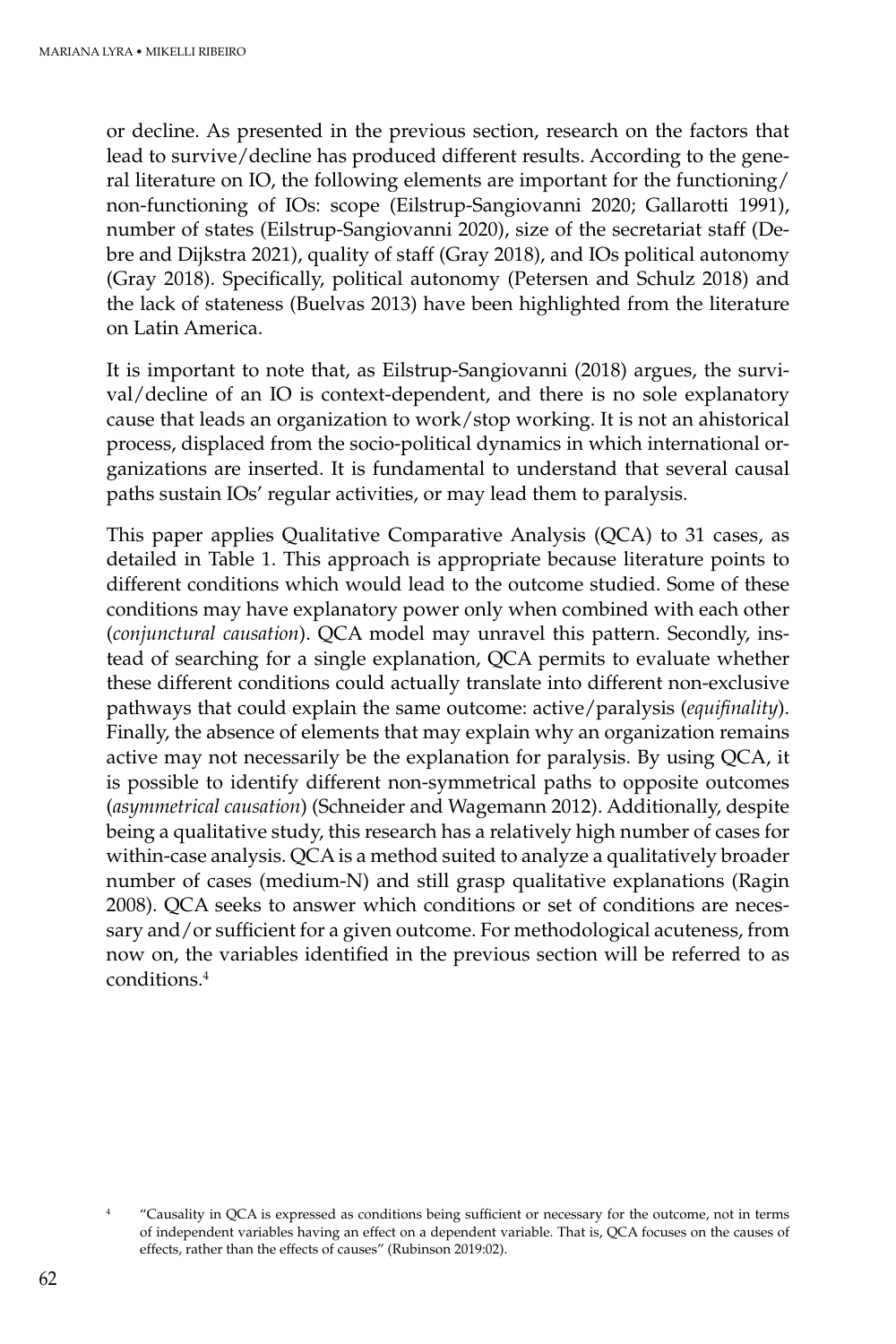|               | Acronym Organization Name                                                           | IO<br>Start<br>Date | Number<br>of Member<br><b>States</b> | Location            |
|---------------|-------------------------------------------------------------------------------------|---------------------|--------------------------------------|---------------------|
| <b>OPANAL</b> | Agency for the Prohibition of Nuclear Weapons in<br>Latin America and the Caribbean | 1969                | 33                                   | Mexico City         |
| <b>ATCO</b>   | Amazon Cooperation Treaty Organization                                              | 1978                | 8                                    | Brasilia            |
| Andean        | Andean Community                                                                    | 1970                | 4                                    | Lima                |
| AP            | Andean Parliament                                                                   | 1980                | 5                                    | Bogota              |
| <b>ASBLAC</b> | Association for the Supervision of Banks of Latin<br>America and the Caribbean      | 1981                | 33                                   | Mexico City         |
| BS            | Bank of the South                                                                   | 2007                | 6                                    | Caracas             |
| <b>CAIPA</b>  | Central American Institute for Public Adminis-<br>tration                           | 1954                | 6                                    | San Jose            |
| <b>SICA</b>   | Central American Integration System                                                 | 1991                | 27                                   | San Salvador        |
| <b>COSAVE</b> | Comité de Sanidad Vegetal                                                           | 1991                | 7                                    | Asuncion            |
| <b>IACI</b>   | Inter-American Children's Institution                                               | 1927                | 34                                   | Montevideo          |
| <b>IACSS</b>  | Inter-American Conf. on Social Security                                             | 1942                | 33                                   | Mexico City         |
| <b>IADefB</b> | Inter-American Defense Board                                                        | 1942                | 24                                   | Washington<br>DC    |
| <b>IAIAS</b>  | Inter-Am Institute of Ag. Science                                                   | 1942                | 34                                   | Turrialba           |
| <b>IAIC</b>   | Inter-America Investment Corporation                                                | 1986                | 36                                   | Washington<br>DC    |
| <b>IATTC</b>  | Inter-American Tropical Tuna Commission                                             | 1950                | 14                                   | San Diego           |
| <b>ICRPBC</b> | Intergov. Committee of the River Plate Basin                                        | 1969                | 5                                    | <b>Buenos Aires</b> |
| LACP          | Latin American Center for Physics                                                   | 1962                | 14                                   | Rio de Janeiro      |
| LACAC         | Latin American Civil Aviation Commission                                            | 1973                | 22                                   | Lima                |
| <b>SELA</b>   | Latin American Economic System                                                      | 1975                | 28                                   | Caracas             |
| <b>LAIEC</b>  | Latin American Institute of Educational Commu-<br>nication                          | 1978                | 13                                   | Mexico City         |
| LAEO          | Latin American Energy Organization                                                  | 1973                | 27                                   | Quito               |
| <b>LAFDO</b>  | Latin American Fisheries Development Organi-<br>zation                              | 1982                | 19                                   | Lima                |
| LAIA          | Latin American Integration Association                                              | 1980                | 12                                   | Montevideo          |
| <b>PAIGH</b>  | Pan American Institute of Geography and History                                     | 1928                | 22                                   | Mexico City         |
| <b>PAHO</b>   | Pan American Health Organization                                                    | 1902                | 35                                   | Washington<br>DC.   |
| <b>OAS</b>    | Pan American Union/Organization of American<br><b>States</b>                        | 1890                | 35                                   | Washington<br>DC.   |
| Mercosur      | <b>MERCOSUR</b>                                                                     | 1991                | 6                                    | Montevideo          |
| Unasur        | Union of South American Nations                                                     | 2008                | 12                                   | Quito               |
| Alba          | Bolivarian Alliance for the Peoples of Our Amer-<br>ica                             | 2008                | 6                                    | Caracas             |
| <b>PA</b>     | The Pacific Alliance                                                                | 2011                | 4                                    |                     |
| <b>CELAC</b>  | Community of Latin American and Caribbean<br><b>States</b>                          | 2010                | 33                                   | Caracas             |

# Table 1 – Cases: List of Regional Organizations

There are some forms of QCA. This paper has employed fuzzy-set QCA (fsQ-CA), which makes it possible to analyze nominal, ordinal, or interval condi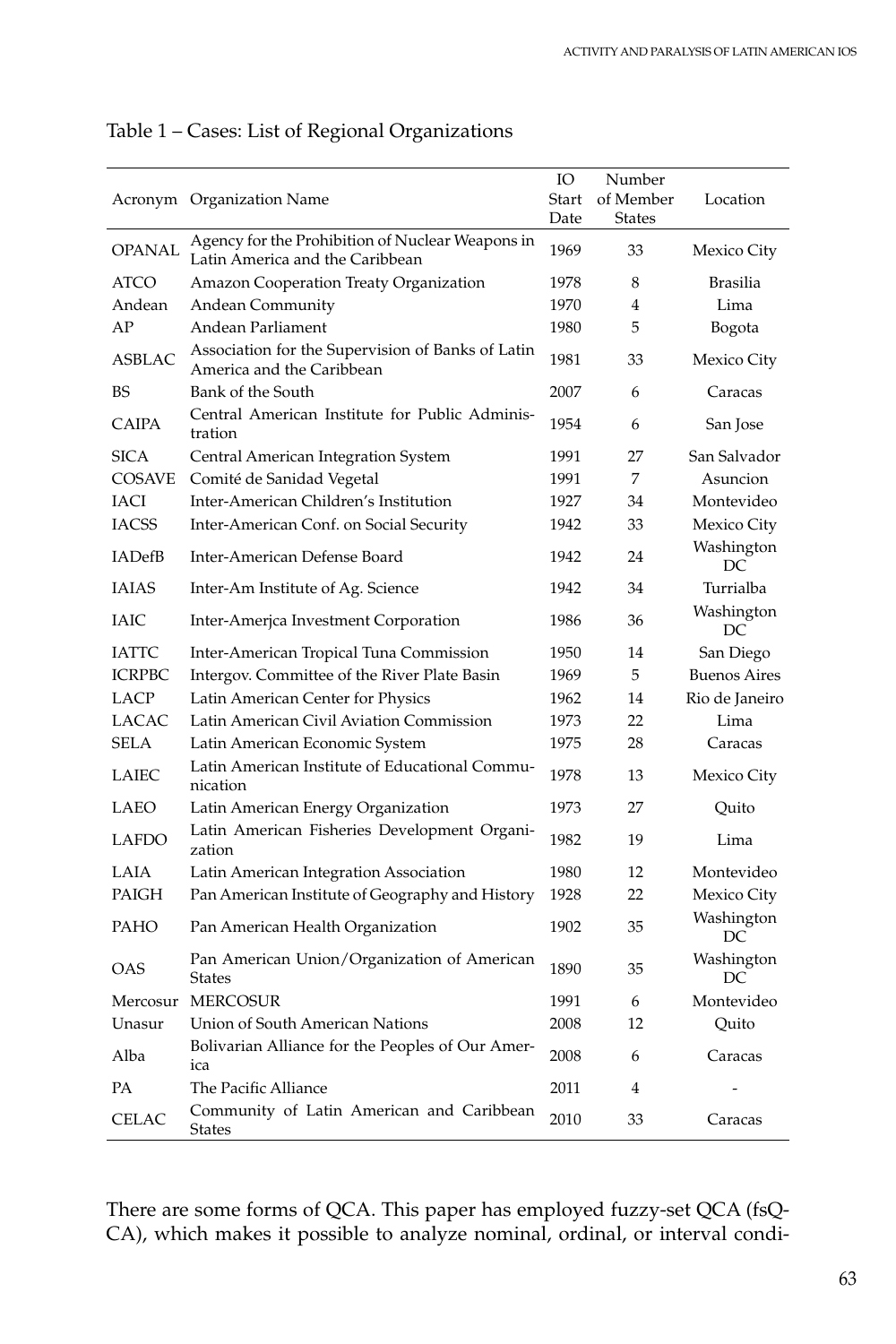tions through calibration in degrees. Calibration is "the process of using empirical information on cases for assigning set membership to them." (Schneider and Wagemann 2012:32) It is important to note that fsQCA can combine conditions with a binary calibration (crisp) and those calibrated as fuzzy. This paper followed Basurto and Speer (2012) guidelines to calibrate the conditions.

We evaluate<sup>5</sup> the possible effects of the following conditions: organizational scope, quality of staff, number of states, statehood level, degree of political autonomy, staff size, lack of a dominant power, and contestation. In QCA, the process of choosing conditions needs to be in accordance to prior literature/theory. It is a theory-driven approach; conditions need to make sense to be evaluated (Schneider and Wagemann 2012). As presented in the previous section, six out of these eight conditions were found in the literature. QCA also has an interactive procedure to adjust ideas and evidence. There is the need to "engage in a back-and-forth between prior knowledge and cases" (Thomann and Maggetti 2020:10). New conditions (and/or cases) may be added (or subtracted) by exploring other theoretical venues – that was the case for conditions 'lack of a dominant power' and 'contestation'.

We built our empirical data from existing datasets, representing the last year (2019) of available information and collected from several sources, such as COW IGO dataset.17, Yearbook of International Organizations, the US State Department, Grävingholt, Ziaja, and Kreibaum (2012), Fragile States Index 2019, direct consultation with IO, and organization websites. Some conditions required calibration; depending on the condition, they are calibrated as crisp (0 or 1) or fuzzy (calibration in degree).

## **IV. EXPLANATORY CONDITIONS, OUTCOME AND CASES**

Based on the literature in section one, we deduced six conditions<sup>6</sup> to be evaluated by using QCA. Condition definitions and operationalization are described in this section. Condition *Organizational Scope* indicates if the IO is a) narrow, specialized, and generally technical; b) medium-low, develops various activities, but within a specific technical area; c) medium-broad, develops various activities within a political area; or d) broad, deal with various subjects, includes political, economic and security objectives. Data was adapted from

It is worth noting that this paper does not engage in theory-testing. QCA is not usually applied to this type of study due to its intrinsic features, such as the back-and-forth process (Schneider and Wagemann 2012). Rather, it can be used either for theory evaluation purposes (deductively) or to find new hypothesis (inductively). The former is used when the researcher intends to evaluate whether previously hypothesized configurations hold - following a deductive approach. By contrast, the latter focuses on research designs seeking to present new hypotheses and/or refine new ones through an inductive/explorative process (Thomann and Maggetti 2017). Since this article aims to bring new configurations based on the hypotheses previously pointed out by the literature, it follows the second approach.

Six conditions is appropriate for the number of cases. Although OCA does not have a "golden rule", the ratio 1 condition for 4 cases is recommended, respecting that internediate-N analysis (10 to 40 cases) could select from 4 to 7 conditions (Berg-SchlosserH et al. 2008; Marx 2010; Schneider and Wagemann 2012).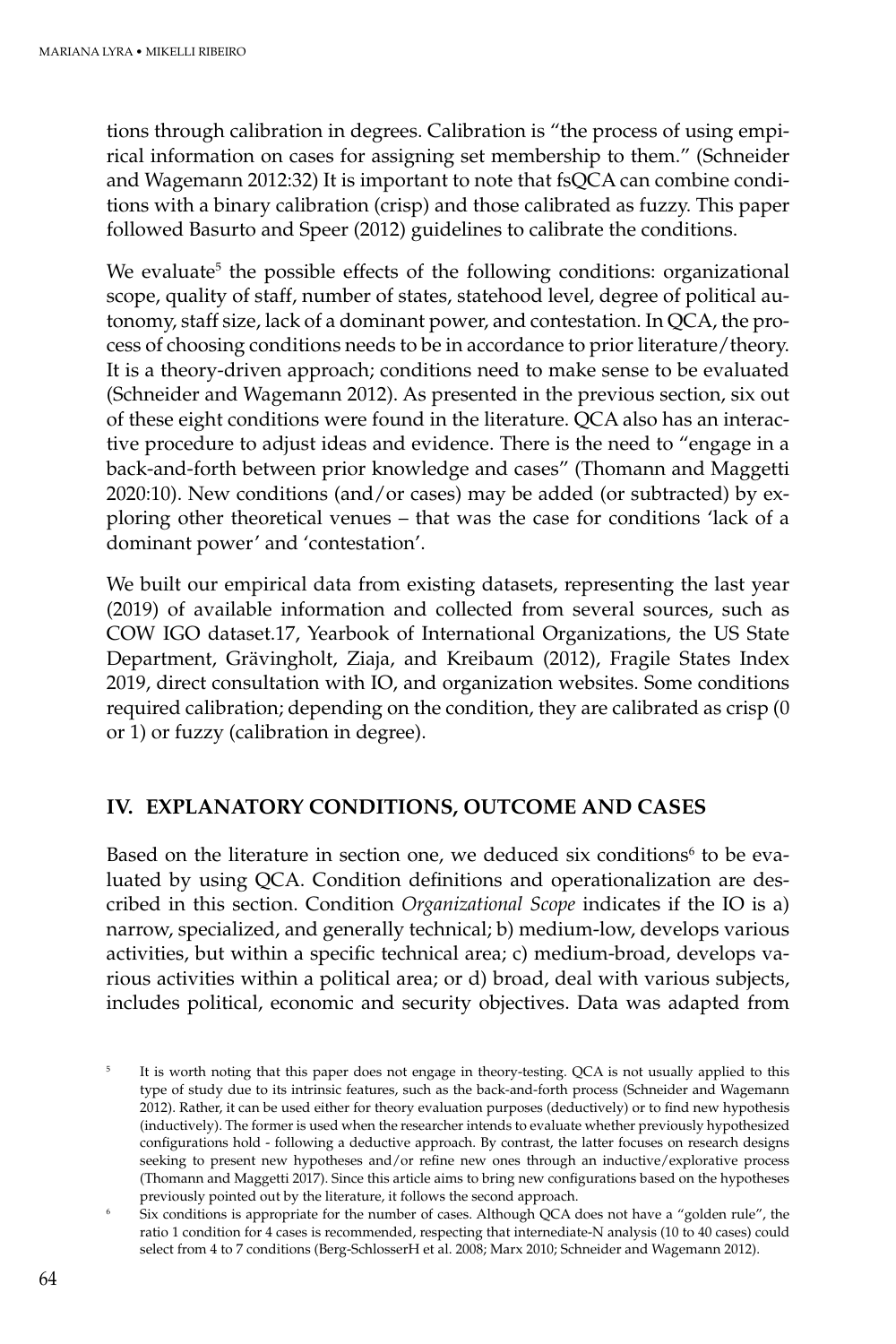Eilstrup-Sangiovanni (2018). Narrow, medium-low, medium-broad, and broad were coded 0, 1, 2 and 3, respectively, and subsequently calibrated, where 0 indicates full non-membership, 1.5 is anchor value and 3 is full-membership. Regarding directional expectations, there is no consensus on the association of organizational scope and vitality/paralysis of IOs. In the model, condition was titled *CSCOPE*.

Condition *Size of Staff* indicates the size of the bureaucracy in terms of employees. We expect that the size of staff is conducive to IO vitality. IOs with less than 50 employees were coded 0, and those with more than 50 employees were coded 1. As the condition is dummy, fuzzy calibration is not applied. The condition is titled STAFF. Information was collected from organizations' websites and direct consultation with IO. Condition *Quality of Staff is* based on Gray (2018). It uses the percentage of hardship pay associated with working in the host city of IOs secretariat by the US government, in which "a higher premium required to compensate for difficult or undesirable living conditions" (Gray 2018:08). The US government's hardship may imply limitations to the definition of quality of staff, especially since it may reflect patterns of relationships between the USA and other States. However, it is an indicator specifically related to bureaucratic work abroad, and IOs do not provide payment additions according to location. Although it is still underdeveloped in International Relations, the importance of the location as an attraction for qualified professionals is well studied in the field of Human Resources, specifically in the literature of global teams (Mockaitis, Zander, and Cieri 2018). Thus, cities associated with lower hardship pay may attract better professionals, being a proxy indicator of quality of staff. It ranges from 0 to 35. 0 indicates full non-membership, 20 is the anchor value and 35 is full membership. The intermediate value (20) indicates the world average of hardship pay remunerated by the US government. It is expected that hardship pay is conducive to IO paralysis. The condition is titled HARDPAY.

Condition *Number of States* refers to the number of member states of the organization**.** 3 indicates full non-membership since it is the minimum number for the composition of an IO, 10 is the anchor value for representing half of Latin American countries, and 33 is the full membership. Regarding directional expectations, there is no consensus on the association of the number of member states and vitality/paralysis of IOs. Information was collected from the Yearbook of International Organizations and from the organizations' websites. The condition is titled NSTATES.

Condition *Degree of Political Autonomy* captures the level of IO autonomy. This ranges from no formal organization to supranational ones. It follows Haftel's (2012) classification in 5 degrees, where an IO is coded 0 if there is no intergovernmental institution; 1 if it has nominal institutions; 2 if the IO performs information gathering and advisory; 3 if it amends proposals; 4 if the IO is able to veto proposals; and 5 if it is a supranational organization that operates as a primary source of decisions. In calibration, 0 indicates the full non-member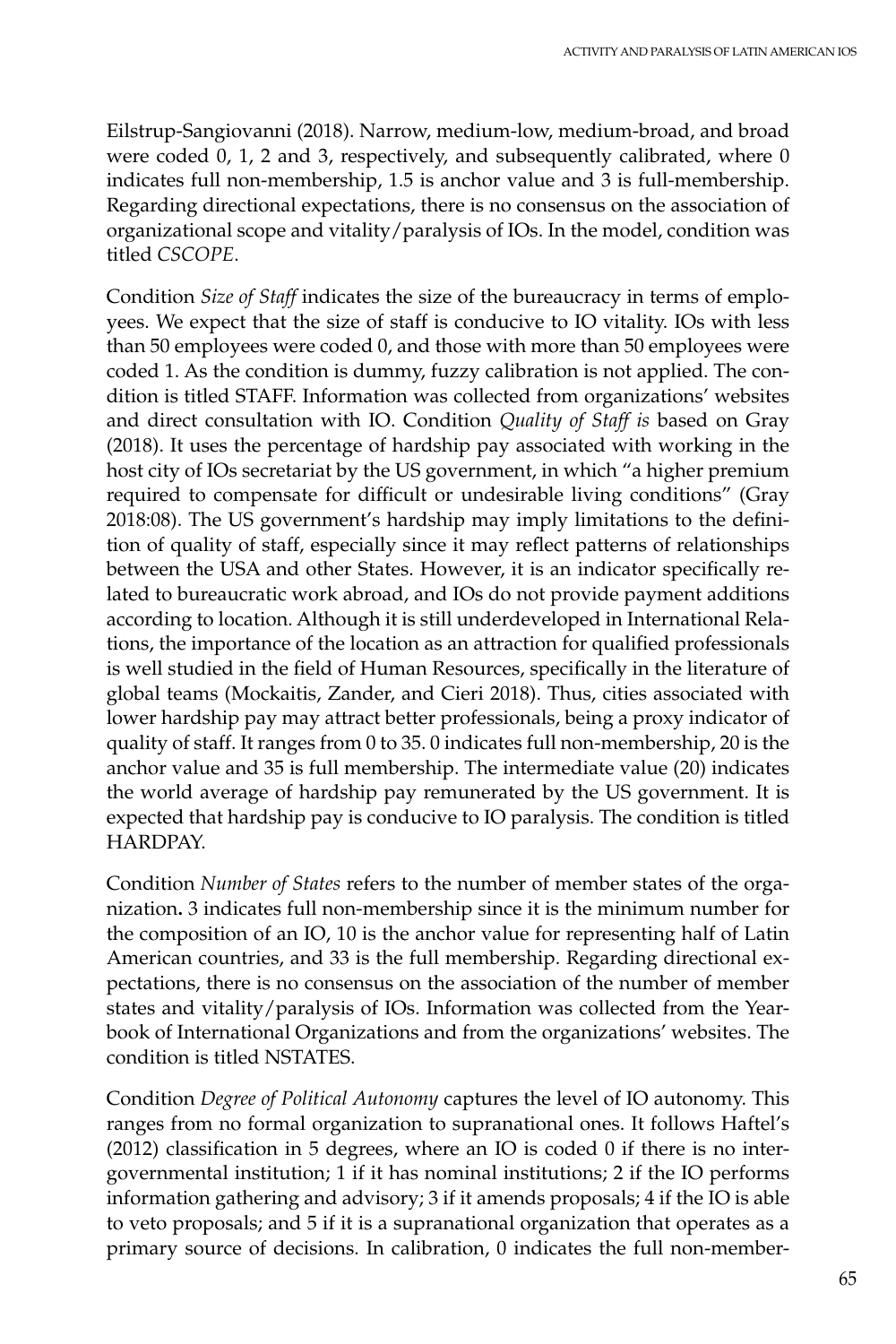ship, 2.5 is the anchor value and 5 is full membership. It is expected that the degree of political autonomy is conducive to IO vitality. The condition is called CPOLAUT.

The *Level of Statehood* is the only condition exogenous to organizations. Member states of IOs were categorized according to their level of statehood following Grävingholt, Ziaja and Kreibaum's (2012) classification of state fragility<sup>7</sup>. Membership was attributed  $0 =$  low statehood;  $1 =$  medium-high statehood. For cases in which the authors' classification was not available, the Fragile States Index 2019 was used as a supplement. As the condition is dummy, fuzzy calibration is not applied. It is expected that the level of statehood is conducive to IO vitality. The condition is called STHOOD.

The outcome refers to the dummy condition, in which "1" indicates that the IO is active, that is, IO is functioning, and "0" is paralyzed. The idea of paralysis assumed here is also presented in the literature as decline. In this sense, paralysis does not indicate the death or complete disappearance of an IO, but the loss of relevance and capacity for action. Moreover, the concept of paralysis is similar to "zombie organization" proposed by Gray (2018: 1), in which IOs are thus classified when "their offices stay open, and some minimal activity persists, but they make few meaningful advances in cooperation." 'Paralysis' is attributed to those organizations that do not perform activities, summits, declarations, activity reports, action plans (ongoing or proposed) in the past 3 years, but have not yet been formally dissolved; otherwise, the IO is considered as regularly functioning (active).

In general, scholars suppose that the absence of factors leading to the functioning of IOs explain their non-functioning. Given the possibility of asymmetric causation, we have added rival explanation for paralysis: presence of a dominant power/paymaster and contestation. *Presence of a dominant power* indicates the presence of a paymaster or a dominant power capable of assuming organizational costs. This is not a condition found in the specific literature regarding IO vitality, but an expectation the authors inferred based on a broader scholarship on IOs and Regional Integration (Börzel and Risse 2016; Mattli 1999; Lohaus and Hummel 2012). IOs without a paymaster or dominant power were coded 0, and those with a paymaster were coded 1. It is expected that the absence of a dominant power is conducive to IO paralysis. The condition is called POWER. *Contestation* refers to ideological changes in the governments of member states, which lead to resistance or backlash towards international organizations. Backlash is not mere criticism, but official statements that accuse and delegitimize institutions. IOs target of backlash were coded "1"; IOs that were not backlashed were coded "0." The condition is titled CONT.

<sup>7</sup> According to Grävingholt, Ziaja and Kreibaum (2012: 6), statehood is "a phenomenon that is constituted of three distinct, though interrelated, dimensions: state authority, state capacity, and state legitimacy (ACL)", so that fragility is the negative occurrence of statehood.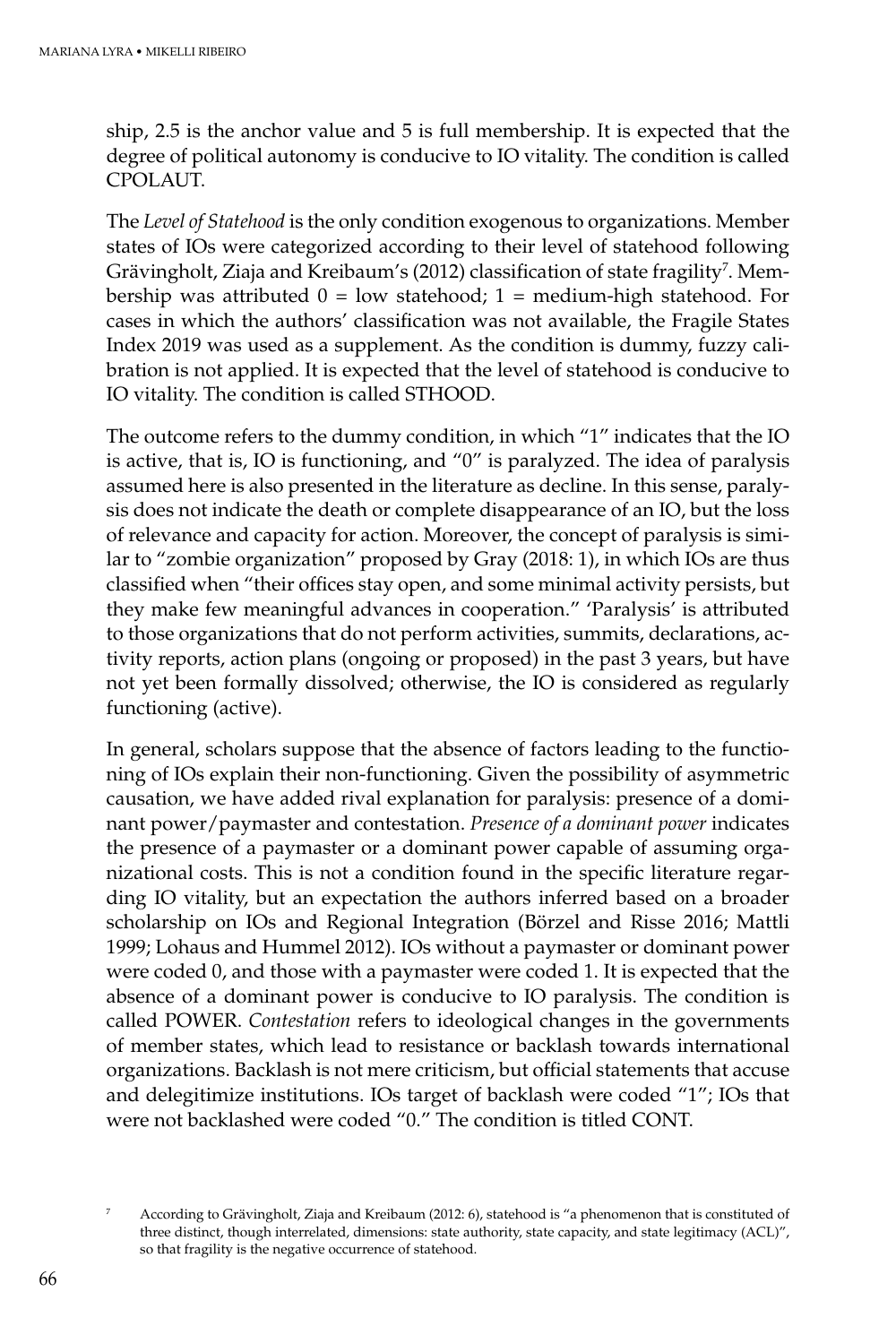We collected information on 21 Latin American International Organizations and 10 Hemispheric Organizations (see Table 1), totaling 31 cases. The Latin American International Organizations are those with spatial/regional definition in their constitutive document, composed almost in all Latin American countries as member states. Hemispheric Organizations are those geographically limited to the Americas, including member states from the North, Central and South Americas, and The Caribbean. Considering the US political pressure on the continent and the emergence of middle powers, <sup>8</sup> Hemispheric Organizations have been included in the models in order to find out if the absence of a dominant power/paymaster is associated with the paralysis of IOs in the Americas. Intercontinental and the Caribbean IOs have been excluded.

# **V. RESULTS AND DISCUSSION**

We applied the QCA technique to evaluate whether conditions highlighted by the literature are (alone or in conjunction) necessary and/or sufficient for the presence/absence of the outcomes. We have not tested hypotheses/theories; rather, we used inductive/explorative reasoning to refine previous hypothesized conditions (Thomann and Maggetti 2020). We tried to identify patterns (pathways) considering that some conditions presented by the scholarship may only have explanatory power in conjunction with others (conjunctural causation), and that different configurations of conditions may lead to the same result (equifinality).

In order to analyze conditions favoring regular functioning or paralysis of the Latin American IOs, the QCA technique was applied to the cases. Software R, version 1.2.5033, combined with packages QCA (3.7) and SetMethods (2.6) was used. Firstly, we performed the analysis of necessity as follows:

|               | Necessity<br>Inclusion (inclN) | Relevance<br>of Necessity (RoN) | Coverage of<br>Necessity (covN) |
|---------------|--------------------------------|---------------------------------|---------------------------------|
| STAFF+~CSCOPE | 0.936                          | 0.700                           | 0.924                           |

Source: authors.

One configuration<sup>9</sup> containing six explanatory conditions<sup>10</sup> was set up. Testing for necessary conditions for the outcome (IO remain active) points out that

<sup>8</sup> For a discussion on middle powers, see Cooper (1997), Chapnik (1999) and Flemes (2007).

 $\frac{9}{2}$  Configuration and model are used interchangeably.

<sup>10</sup> Organizational scope, quality of staff, number of states, level of statehood, political autonomy, and size of staff. See Appendix A.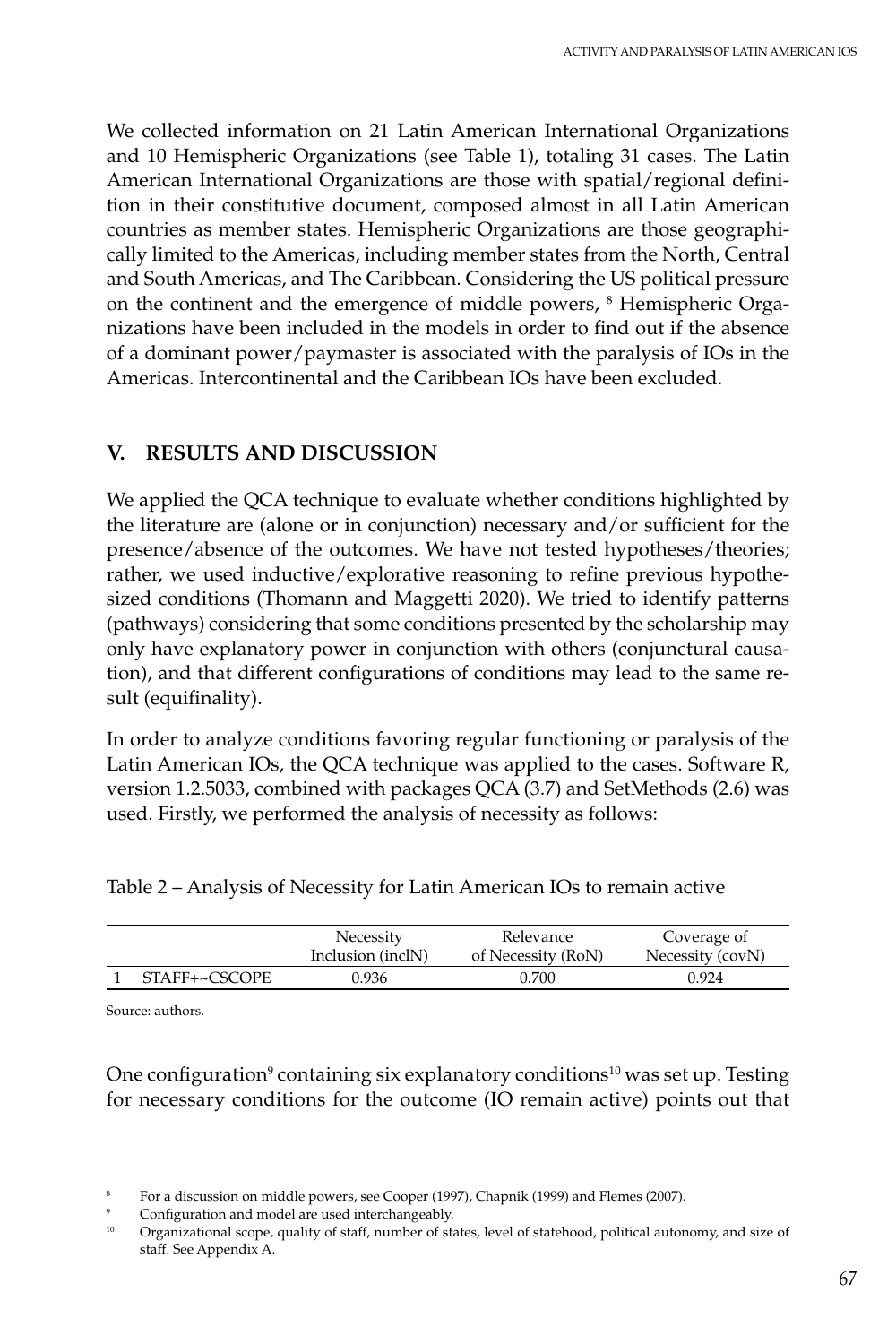large staff (STAFF) or narrow organizational scope ( $\sim$ CSCOPE) are SUIN<sup>11</sup> conditions for an IO in Latin America to remain active. SUIN conditions are those that are considered necessary conditions alternately, which means that at least one of them should be present for the outcome to occur. To have a regular functioning Latin American IO, it is necessary to either have broad staff or a restricted scope to compensate for low levels of personnel. This indicates that bureaucratic staff may be essential to explain why a Latin American IO remains active or paralyzes. Consistency and coverage measures are in accordance to recommended thresholds (Schneider and Wagemann 2012), both higher than 0.9.

After testing for necessity, we performed an analysis of sufficiency to evaluate conditions or set of conditions leading to the Latin American IOs to remain active. Ragin (2008) indicates that thresholds should be higher than 0.75. Thus, the analysis used thresholds above 0.8. Tables 3 and 4 present the results.

| STHOOL         | <b>STAFF</b> | CSCOPE           | CPOLAUT      | CHARDPAY         | NSTATES      | <b>OUTCOME</b> | $\geq$         | inclusion | Proportional Reduction in<br>Inconsistency<br>(PRI) | cases                                      |
|----------------|--------------|------------------|--------------|------------------|--------------|----------------|----------------|-----------|-----------------------------------------------------|--------------------------------------------|
| $\overline{0}$ | $\mathbf{1}$ | $\mathbf{0}$     | $\mathbf{0}$ | $\mathbf{0}$     | $\mathbf{1}$ | $\mathbf{1}$   | 4              | 1.000     | 1.000                                               | IACI, IADefB, IAIAS, PAHO                  |
| $\theta$       | $\mathbf{1}$ | $\mathbf{1}$     | $\theta$     | $\mathbf{0}$     | $\mathbf{0}$ | 1              | $\overline{2}$ | 1.000     | 1.000                                               | LAIA, PA                                   |
| 1              | $\mathbf{0}$ | $\boldsymbol{0}$ | $\mathbf{0}$ | $\boldsymbol{0}$ | $\mathbf{0}$ | $\mathbf{1}$   | $\overline{2}$ | 1.000     | 1.000                                               | COSAVE, ICRPBC                             |
| $\mathbf{0}$   | $\mathbf{1}$ | $\mathbf{0}$     | $\mathbf{0}$ | $\boldsymbol{0}$ | $\theta$     | $\mathbf{1}$   | $\mathbf{1}$   | 1.000     | 1.000                                               | <b>CAIPA</b>                               |
| $\theta$       | $\mathbf{1}$ | $\mathbf{1}$     | $\theta$     | $\mathbf{0}$     | $\mathbf{1}$ | $\mathbf{1}$   | $\mathbf{1}$   | 1.000     | 1.000                                               | <b>SICA</b>                                |
| $\theta$       | $\mathbf{1}$ | $\mathbf{1}$     | $\mathbf{0}$ | $\mathbf{1}$     | $\mathbf{1}$ | $\mathbf{1}$   | $\mathbf{1}$   | 1.000     | 1.000                                               | <b>SELA</b>                                |
| $\theta$       | $\mathbf{1}$ | $\mathbf{1}$     | $\mathbf{1}$ | $\mathbf{0}$     | $\mathbf{0}$ | $\mathbf{1}$   | $\mathbf{1}$   | 1.000     | 1.000                                               | Andean                                     |
| $\theta$       | $\mathbf{1}$ | $\mathbf{1}$     | 1            | $\mathbf{0}$     | $\mathbf{1}$ | 1              | 1              | 1.000     | 1.000                                               | <b>OAS</b>                                 |
| 1              | $\mathbf{0}$ | $\boldsymbol{0}$ | $\mathbf{0}$ | $\boldsymbol{0}$ | $\mathbf{1}$ | 1              | $\mathbf{1}$   | 1.000     | 1.000                                               | <b>ASBLAC</b>                              |
| 1              | 1            | $\mathbf{0}$     | $\mathbf{0}$ | $\mathbf{0}$     | $\theta$     | $\mathbf{1}$   | $\mathbf{1}$   | 1.000     | 1.000                                               | <b>IATTC</b>                               |
| 1              | 1            | $\mathbf{0}$     | $\mathbf{0}$ | $\mathbf{0}$     | $\mathbf{1}$ | $\mathbf{1}$   | $\mathbf{1}$   | 1.000     | 1.000                                               | <b>IAIC</b>                                |
| 1              | 1            | $\mathbf{1}$     | 1            | $\boldsymbol{0}$ | $\mathbf{0}$ | $\mathbf{1}$   | $\mathbf{1}$   | 1.000     | 1.000                                               | Mercosur                                   |
| $\mathbf{0}$   | $\mathbf{0}$ | $\mathbf{0}$     | $\mathbf{0}$ | $\mathbf{0}$     | 1            | $\mathbf{0}$   | 6              | 0.860     | 0.860                                               | OPANAL, LACAC, LAE-<br>O,LAFDO,IACSS,PAIGH |
| $\theta$       | $\mathbf{0}$ | $\mathbf{0}$     | $\mathbf{0}$ | $\boldsymbol{0}$ | $\theta$     | $\theta$       | 3              | 0.815     | 0.815                                               | ATCO,LACP,LAIEC                            |
| $\theta$       | $\mathbf{0}$ | 1                | 1            | $\boldsymbol{0}$ | $\theta$     | $\theta$       | $\mathbf{1}$   | 0.718     | 0.718                                               | AP                                         |

Table 3 - Truth Table: causal paths leading to Latin American IOs remain active

<sup>11</sup> SUIN is an acronym for "Sufficient but Unnecessary part of a factor that is Insufficient but Necessary for an outcome" (Mahoney 2008: 419).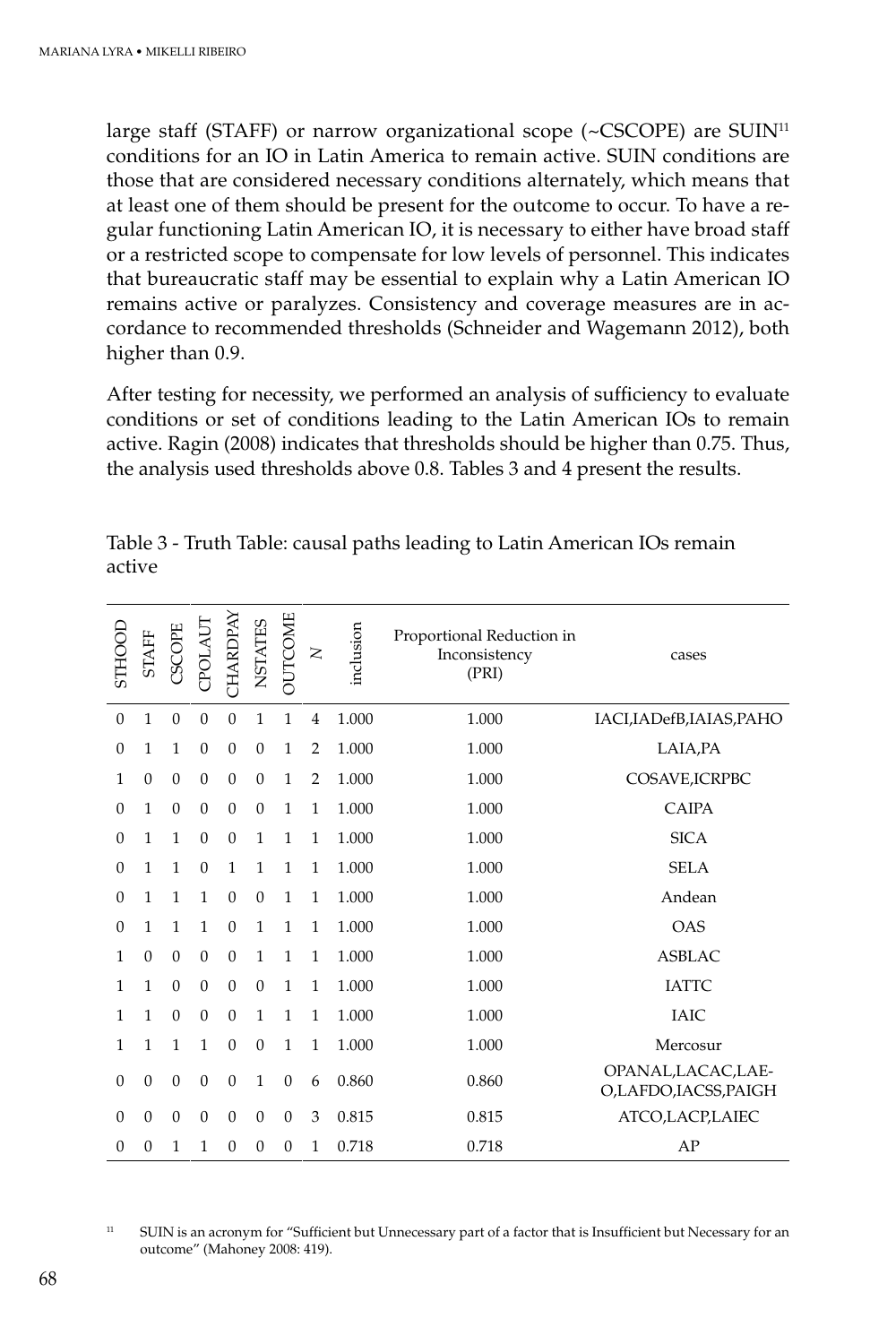| STHO     | ĄFF<br>51 | щ<br>S           | ಗ<br>Ă           | ARD      | TES<br><b>NSTA</b> | JTCOM    | $\mathsf{z}$ | inclusion | Proportional Reduction in<br>Inconsistency<br>(PRI) | cases  |
|----------|-----------|------------------|------------------|----------|--------------------|----------|--------------|-----------|-----------------------------------------------------|--------|
| $\Omega$ | $\Omega$  | $\left( \right)$ | $\Omega$         |          |                    | $\Omega$ | 1.           | 0.606     | 0.606                                               | BS     |
| $\Omega$ | $\Omega$  |                  | $\Omega$         | $\Omega$ | $\Omega$           | $\Omega$ | 1            | 0.481     | 0.481                                               | Unasur |
| 0        | $\Omega$  |                  | $\Omega$         |          | $\Omega$           | $\Omega$ | 1            | 0.347     | 0.347                                               | Alba   |
| 0        |           |                  | $\left( \right)$ |          |                    |          |              | 0.163     | 0.163                                               | CELAC  |

Source: authors.

Table 4 - Analysis of Sufficiency: causal paths leading to Latin American IOs remaining active

|   |                                  | Cases                                                                                                                                                                  | Consistency | Raw Coverage<br>(CovS. | Unique<br>Coverage<br>(CovU) |
|---|----------------------------------|------------------------------------------------------------------------------------------------------------------------------------------------------------------------|-------------|------------------------|------------------------------|
|   | STAFF*~CHARDPAY                  | IACI,<br>CAIPA:<br>IADefB.<br>IAIAS, PAHO, PA, SICA,<br>LAIA, Andean, OAS, IAIC,<br>IATTC, Mercosur.                                                                   | 1.000       | 0.437                  | 0.093                        |
|   | PAY                              | ATCO, OPANAL, LACP,<br>LACAC, LAIEC, LAEO, LA-<br>~CSCOPE*~CHARD- FDO, IACSS, PAIGH, CAI-<br>PA, IACI, IADefB, IAIAS,<br>PAHO, COSAVE, ICRPBC,<br>ASBLAC, IAIC, IATTC. | 0.949       | 0.574                  | 0.297                        |
| 3 | STAFF*CSCOPE*N-<br><b>STATES</b> | SICA, LAIA, SELA, OAS.                                                                                                                                                 | 1.000       | 0.147                  | 0.022                        |
|   |                                  |                                                                                                                                                                        | 0.961       | 0.756                  |                              |

Source: authors.

Note: Intermediate solution. Frequency cut-off: 1. Consistency cut-off: 0.8. Symbol ~ means absence of the condition. Symbol \* indicates logical connector "and." Numbers in bold refer to model's general measures of consistence and coverage.

After testing conditions, three paths proved sufficient for Latin American IOs to remain active: (1) large bureaucratic body (STAFF) and high quality of bureaucracy (~ CHARDPAY); (2) narrow scope (~CSCOPE) and high quality of bureaucracy (~ CHARDPAY), and (3) large bureaucratic body (STAFF), broad scope (CSCOPE) and a high number of member States (NSTATES). In this configuration, the level of statehood and political autonomy do not seem to be related to the functioning of the Latin American IOs.

The abovementioned results show that an adequate bureaucratic body is sufficient for a Latin American IO to remain active. Most cases are covered by paths 1 and 2. Path 1, which covers around 44% of the cases, shows that large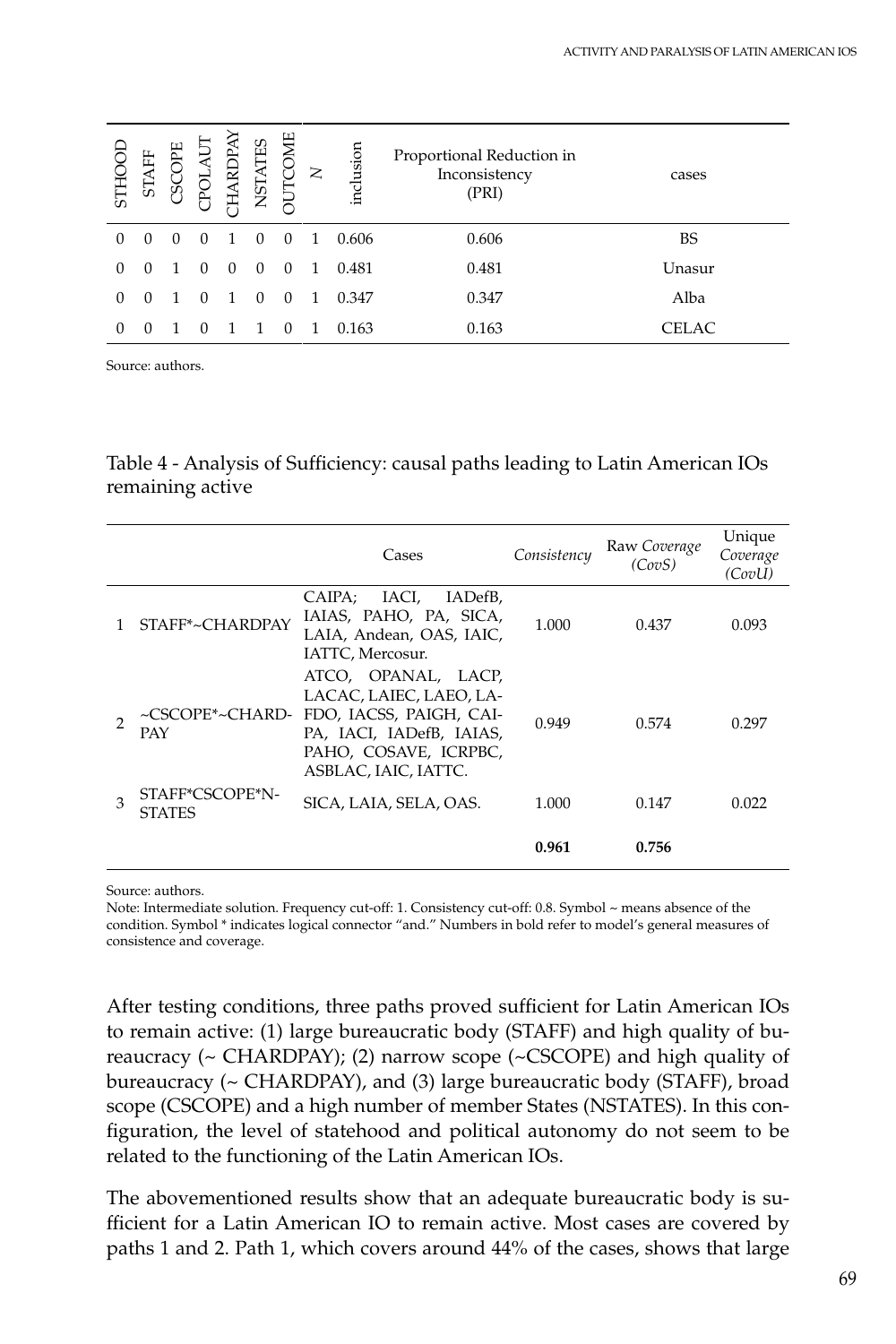and high-quality staff is sufficient to sustain IO activities. Path 2, which covers around 57% of the cases, shows that high-quality staff combined with a restricted scope is sufficient to maintain regular functioning regardless of staff size. This is corroborated by its unique coverage of almost 0.14, which means that this particular path can only explain 14% of the cases. It seems that very specialized organizations in the region are institutions that do not need many bureaucrats to keep their operations. Finally, if Latin American IOs deal with many different subjects (such as the Sistema de la Integración Centroamericana - SICA), it suffices to combine broad personnel and a high number of States to remain active. The legitimacy provided by the high number of members seems to compensate, for the SICA headquarter is not located in a competitive city, which may impose challenges to attract specialized professionals. In summary, the lack of adequate bureaucracy may be balanced either by restricting IOs' scope or by having a high number of member-states. The relevance of this model can be highlighted by its explanatory range, which covers the majority of cases analyzed (solution coverage  $= 0.756$ ).

In general, some of the conditions and directional expectations identified by the literature leading to the activity of an IO have also been identified in our model, mainly with regards to the bureaucracy (e.g. Debre and Dijkstra 2021; Gray 2018). Such results are not surprising, as "less attractive secretariat cities (the more hardship compensation offsetting the locale) are associated with less vitality, and there is a positive association with death [of organizations] (Gray 2018:09) ". Bureaucrats have an agency, they work on the development and implementation of IO activities, and accumulate authority and political experience (Barnett and Finnemore 2004). They significantly contribute to creating an international policy, administrative reforms, and organizational changes (Ege and Bauer 2013). Ultimately, it is of the bureaucrats' personal interest to maintain their jobs, contributing to the regular functioning of the IOs. The quality of staff can only be bypassed in bigger settings: organizations with a high number of employees, deal with various subjects, and have high membership. The typical case is OAS. Moreover, only four IOs functioning regularly do not incorporate high quality employees in the setting that explains the outcome. We call this the high-quality staff effect.

After finding the necessary and sufficient paths that explain the outcome "Active", the paper now uses the same conditions to test for the negation of the outcome: paralysis. IR scholarship tends to claim that IO paralysis results from the lack of those conditions that explain activity. Results are depicted in Tables 5 and 6.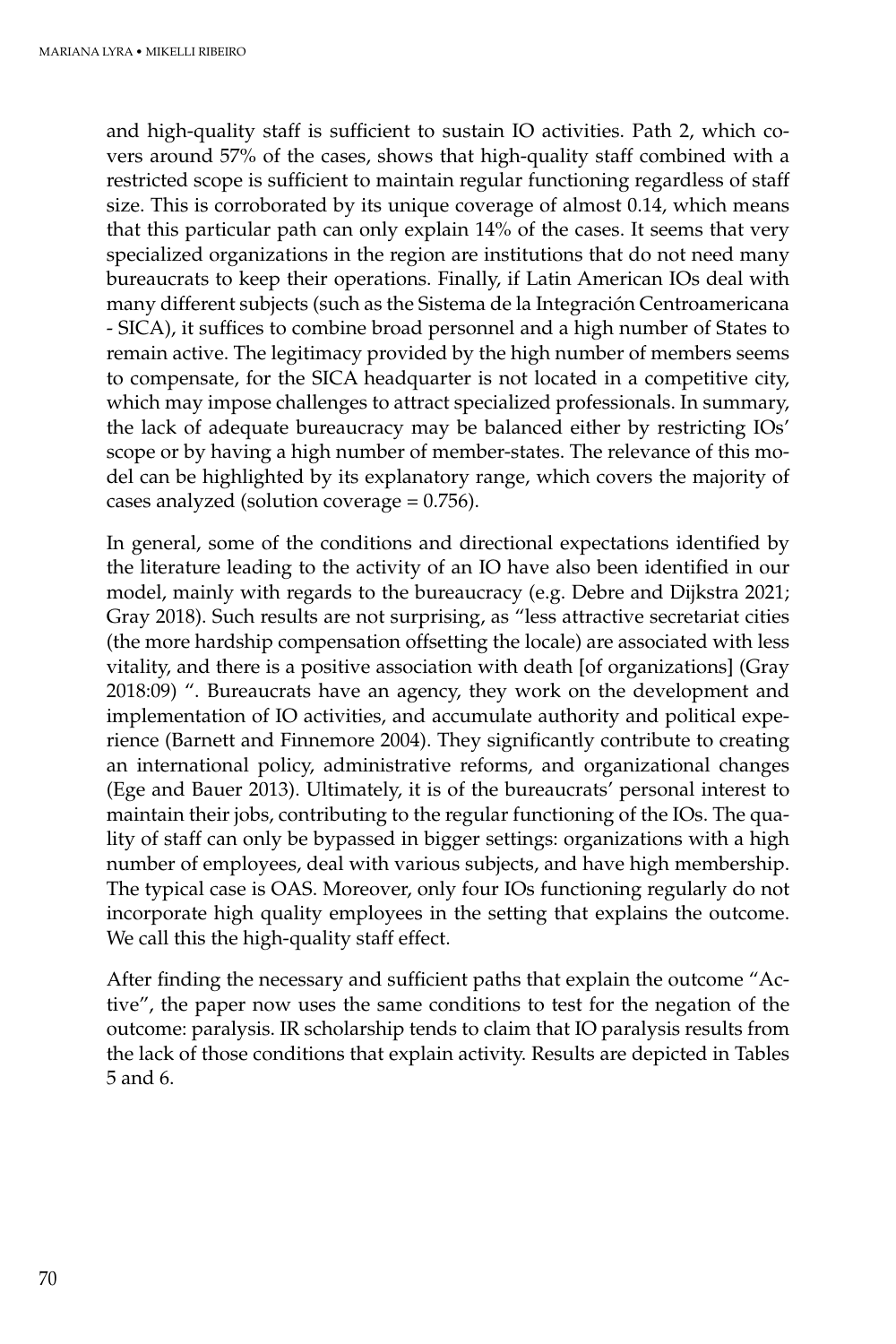| <b>STHOOD</b>    | <b>STAFF</b>     | CSCOPE           | CPOLAUT          | <b>CHARDPAY</b>  | NSTASATES        | JПО              | $\mathsf{Z}$   | Inclusion<br>(incl) | Proportional<br>Reduction in<br>Inconsistency<br>(PRI) | cases                                                   |
|------------------|------------------|------------------|------------------|------------------|------------------|------------------|----------------|---------------------|--------------------------------------------------------|---------------------------------------------------------|
| $\boldsymbol{0}$ | $\mathbf{0}$     | $\mathbf{1}$     | $\mathbf{0}$     | 1                | $\mathbf{1}$     | $\mathbf{1}$     | 1              | 0.810               | 0.810                                                  | <b>CELAC</b>                                            |
| $\mathbf{0}$     | $\mathbf{0}$     | $\boldsymbol{0}$ | $\theta$         | $\mathbf{0}$     | $\mathbf{1}$     | $\theta$         | 8              | 0.148               | 0.148                                                  | OPANAL, LACP, LACAC, LAIEC, LAE-<br>O,LAFDO,IACSS,PAIGH |
| $\Omega$         | 1                | $\mathbf{0}$     | $\mathbf{0}$     | $\mathbf{0}$     | $\mathbf{1}$     | $\mathbf{0}$     | 4              | 0.000               | 0.000                                                  | IACI, IADefB, IAIAS, PAHO                               |
| $\theta$         | $\mathbf{1}$     | $\mathbf{1}$     | $\mathbf{0}$     | $\theta$         | $\mathbf{1}$     | $\mathbf{0}$     | $\overline{2}$ | 0.000               | 0.000                                                  | SICA,LAIA                                               |
| 1                | $\mathbf{0}$     | $\mathbf{0}$     | $\theta$         | $\theta$         | $\mathbf{0}$     | $\mathbf{0}$     | $\overline{2}$ | 0.000               | 0.000                                                  | COSAVE, ICRPBC                                          |
| 1                | 1                | $\mathbf{0}$     | $\boldsymbol{0}$ | $\boldsymbol{0}$ | $\mathbf{1}$     | $\boldsymbol{0}$ | $\overline{2}$ | 0.000               | 0.000                                                  | IAIC, IATTC                                             |
| $\theta$         | $\mathbf{0}$     | $\mathbf{0}$     | $\theta$         | $\mathbf{0}$     | $\mathbf{0}$     | $\mathbf{0}$     | $\mathbf{1}$   | 0.157               | 0.157                                                  | <b>ATCO</b>                                             |
| $\theta$         | $\mathbf{0}$     | $\mathbf{0}$     | $\boldsymbol{0}$ | $\mathbf{1}$     | $\mathbf{0}$     | $\mathbf{0}$     | $\mathbf{1}$   | 0.452               | 0.452                                                  | <b>BS</b>                                               |
| $\mathbf{0}$     | $\boldsymbol{0}$ | $\mathbf{1}$     | $\theta$         | $\boldsymbol{0}$ | $\mathbf{1}$     | $\mathbf{0}$     | $\mathbf{1}$   | 0.661               | 0.661                                                  | Unasur                                                  |
| $\theta$         | $\mathbf{0}$     | $\mathbf{1}$     | $\theta$         | $\mathbf{1}$     | $\mathbf{0}$     | $\mathbf{0}$     | $\mathbf{1}$   | 0.696               | 0.696                                                  | Alba                                                    |
| $\mathbf{0}$     | $\mathbf{0}$     | $\mathbf{1}$     | $\mathbf{1}$     | $\mathbf{0}$     | $\boldsymbol{0}$ | $\boldsymbol{0}$ | $\mathbf{1}$   | 0.285               | 0.285                                                  | AP                                                      |
| $\theta$         | 1                | $\mathbf{0}$     | $\boldsymbol{0}$ | $\boldsymbol{0}$ | $\boldsymbol{0}$ | $\mathbf{0}$     | $\mathbf{1}$   | 0.000               | 0.000                                                  | <b>CAIPA</b>                                            |
| $\theta$         | 1                | $\mathbf{1}$     | $\overline{0}$   | $\boldsymbol{0}$ | $\mathbf{0}$     | $\mathbf{0}$     | $\mathbf{1}$   | 0.000               | 0.000                                                  | PA                                                      |
| $\theta$         | $\mathbf{1}$     | $\mathbf{1}$     | $\theta$         | $\mathbf{1}$     | $\mathbf{1}$     | $\mathbf{0}$     | $\mathbf{1}$   | 0.000               | 0.000                                                  | <b>SELA</b>                                             |
| $\theta$         | 1                | 1                | $\mathbf{1}$     | $\mathbf{0}$     | $\boldsymbol{0}$ | $\mathbf{0}$     | $\mathbf{1}$   | 0.000               | 0.000                                                  | Andean                                                  |
| $\theta$         | 1                | $\mathbf{1}$     | $\mathbf{1}$     | $\mathbf{0}$     | $\mathbf{1}$     | $\mathbf{0}$     | 1              | 0.000               | 0.000                                                  | <b>OAS</b>                                              |
| 1                | $\mathbf{0}$     | $\boldsymbol{0}$ | $\mathbf{0}$     | $\theta$         | $\mathbf{1}$     | $\mathbf{0}$     | $\mathbf{1}$   | 0.000               | 0.000                                                  | <b>ASBLAC</b>                                           |
| 1                | 1                | 1                | $\mathbf{1}$     | $\overline{0}$   | $\boldsymbol{0}$ | $\mathbf{0}$     | $\mathbf{1}$   | 0.000               | 0.000                                                  | Mercosur                                                |

Table 5 - Truth Table: causal paths leading to the paralysis of Latin American IOs

Source: authors.

Table 6 - Analysis of Sufficiency: causal paths leading to the paralysis of Latin American IOs

|                                                                                 | Cases Consistency |       | Raw Coverage Unique Covera-<br>(CovS) ge (CovU) |
|---------------------------------------------------------------------------------|-------------------|-------|-------------------------------------------------|
| $\sim$ STHOOD* $\sim$ STAFF* $\sim$ CPOLAUT*- $\;$ CELAC $\;$ CHARDPAY*NSTATES2 | 0.422             | 0.352 |                                                 |
|                                                                                 | 0.422             | 0.352 |                                                 |

Source: authors.

Note: Intermediate solution. Frequency cut-off: 1. Consistency cut-off: 0.8. Symbol ~ means absence of the condition. Symbol \* indicates logical connector "and." Numbers in bold refer to model's general measures of consistence and coverage.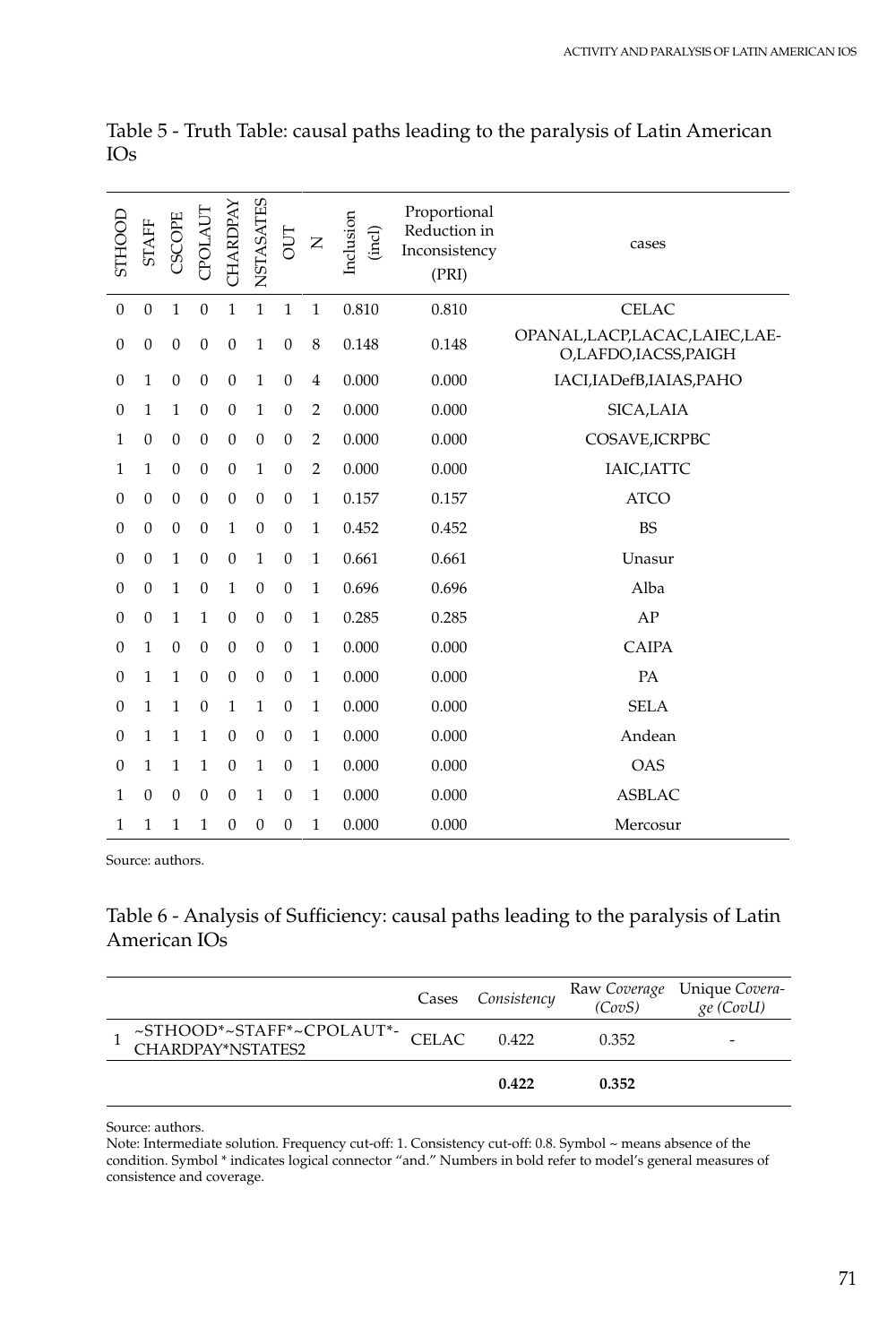Despite the symmetrical idea theorized by the literature, the results show that this is not the case. The model did not offer significant results that support this argument. Although showing a possible path to explain CELAC's paralysis, the low consistency rate of 0.422 (below the 0.8 threshold) undermines this explanation. Additionally, it would explain only  $35%$  of the cases (0.352).<sup>12</sup> Therefore, factors pointed out by the literature do not seem to be conducive to the paralysis of IOs in Latin America.

Regarding QCA, not having results for non-occurrence it is not considered a problem due to asymmetrical causation (Schneider and Wagemann 2012). The technique supports causal paths non-deterministically, in which  $X \rightarrow Y$  differs from If Y, so X occurred. That is, causality does not imply that the absence of X necessarily leads to Y's absence, since Y may be the result of other conditions or sets of conditions. Thus, Schneider and Wagemann (2012) recommend looking for different theoretical frameworks for different outcomes. The hypothesis is that the paralysis of the Latin American IOs follows different patterns than indicated by the literature.

A factor usually posed by scholars is the presence/absence of a paymaster. This argument is well-developed by International Organization literature (Börzel and Risse 2016; Tallberg et al. 2016), as this particular State would have sufficient capacity to absorb cooperation costs, being a critical element to foster the functioning of IOs. Hence, another configuration was tested, combining the previous six conditions<sup>13</sup> with a condition called "POWER", which indicates the presence of a paymaster/dominant power. The second model also did not present relevant results, indicating that the absence of a dominant power – alone or in conjunction with other conditions - is not empirically meaningful for the outcome paralysis of IOs in Latin America. Results are in line with Petersen and Schulz's conclusions, in which the US presence - the dominant power of the American continent - does not affect cooperation initiatives among the Latin American countries (Petersen and Schulz 2018).

A third configuration was evaluated, by adding the condition *Contestation* (CONT). It intends to comprehend whether being contested represents a factor that may explain paralysis in combination with other elements. Nationalism and populism have been identified as a problem for IOs, as they tend to oppose deeper international cooperation (Copelovitch and Pevehouse 2019). On the other hand, these factors seem to be linked to a recent wave of institutional backlash, but they are not sufficient to analyze contestation of IOs – specifically withdraw from IOs – for the long-term (Von Borzyskowski and Vabulas 2019).

 $12$  It is worth noting that, different from consistency, there is no consensus with regard to a coverage threshold in QCA literature.<br><sup>13</sup> An important caveat regarding bringing a new condition to the model: on the one hand, adding more

conditions helps reduce contradictory rows and specify the analysis; on the other hand; it increases the number of logical remainders, which could lead to a limited diversity problem (Schneider; Wagemann, 2010). Aware of the problems it may present to the analysis, we balanced the pros and cons, and decided to expand the model despite this challenge.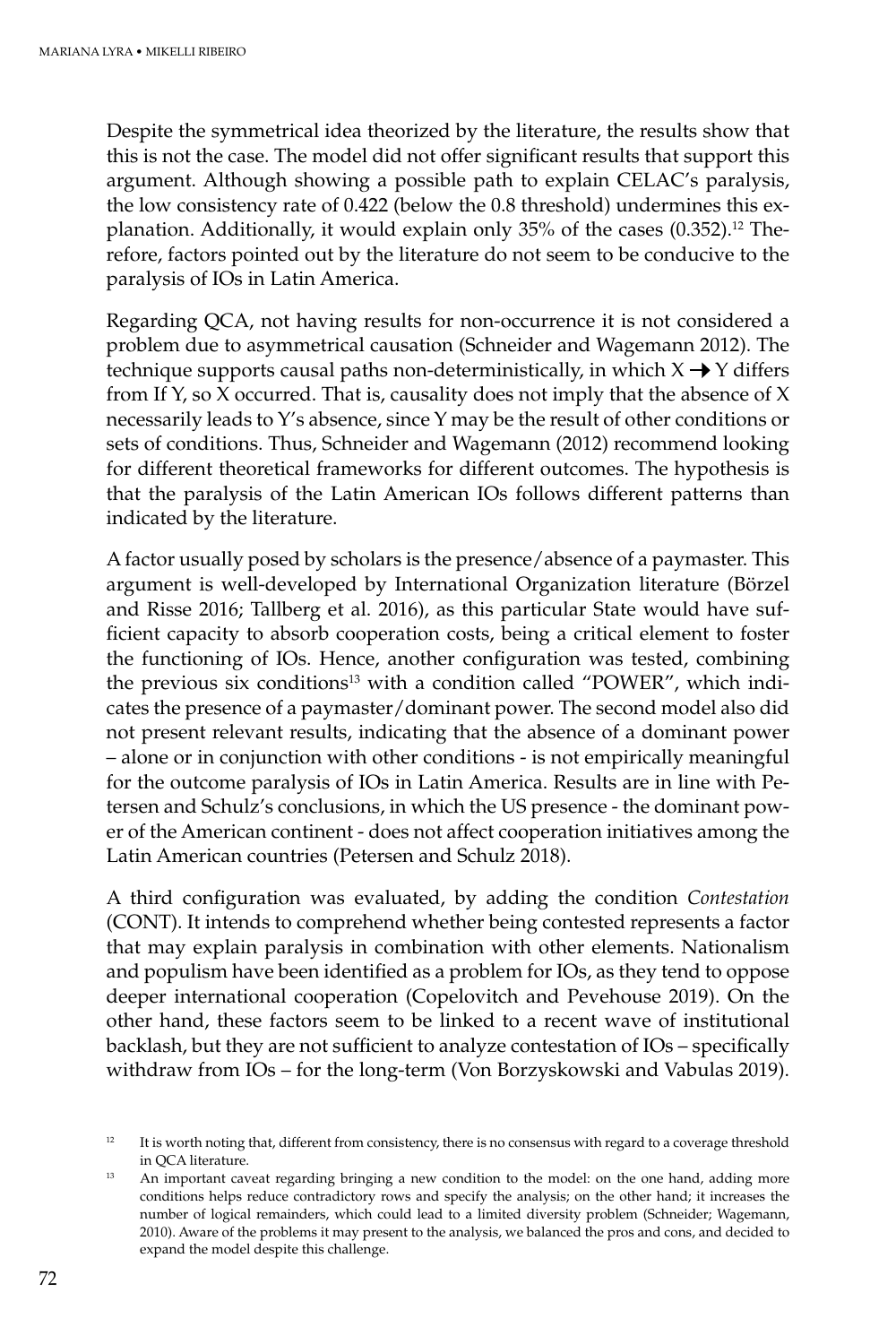Contestation is also linked to the relationship between members, which may diverge ideologically, making member states less likely to cooperate, and giving a hard time to IOs (Dijkstra 2019). Ideological issues play an important role in the functioning of IOs, as the change in government orientation increases the possibility of States withdrawing from IOs by 74% (von Borzyskowski and Vabulas 2019). According to Von Borzyskowski and Vabulas (2019: 351), "when an election has just occurred, and a different government is in power, the new government may be more likely to withdraw from an IGO to follow through on a mandate, or because it represents changed sentiments toward international commitments."

Thus, we performed a new model with this condition due to specific features of the Latin American regionalism, where IOs frequently emerge due to momentary ideological coincidences among leaders and parties (Gardini 2015; Malamud and Gardini 2012; Sanahuja 2012). Petersen and Schulz (2018: 120) argue that "shifts in the regional agenda are best explained as periods of ideological convergence." For instance, at the beginning of the XXI century, the Latin American governments created new institutions as a result of occasional ideological convergences, either among leftist parties (2000s and 2010s) or rightist parties (mid 2010s onwards).

When there is discontinuity among leaders' ideologies, the new ones tend to contest the predecessor's foreign policy, including their inclinations towards certain international institutions. It is possible to see this type of contestation coming from leaders that contested institutions considered ideologically biased,<sup>14</sup> which may lead to resistance - defined by the literature as backlash (Copelovitch and Pevehouse 2019; Madsen, Cebulak, and Wiebusch 2018).

Some of these contestations may lead to radical outcomes such as withdrawing from the organization. In Latin America, the case of the Inter-American Human Rights Court is illustrative. During the 1990s, 2000s and 2010s, some Latin American countries withdrew from that Court, normally using harsh arguments to justify their exiting. For instance, among the Venezuelan justifications to exit the Court, it accused the tribunal of serving as an instrument of American imperialism – Venezuela also withdrew from the OAS using similar rhetoric (Soley and Steininger 2018). In the late 2010s, at the end of the pink tide, organizations like Unasur, Alba, Celac were targets of ideologically biased accusations, and longer-lived organizations like Mercosur and Andean received severe criticism. According to Contesse (2019: 24) "because such decisions [of withdrawing from IOs] are usually accompanied by strong criticism against the treaty regime when a state exits, a state's withdrawal can cause harm to the system's overall stability." Recently, literature has also focused on contestation against IOs in general, even concluding that "there appears to be some clearly

<sup>&</sup>lt;sup>14</sup> This was the case of regional institutions such as OAS, Inter-American Human Rights Commission, and Inter-American Human Rights Court, contested by leaders like Hugo Chaves, who accused them as an instrument of the US imperialism.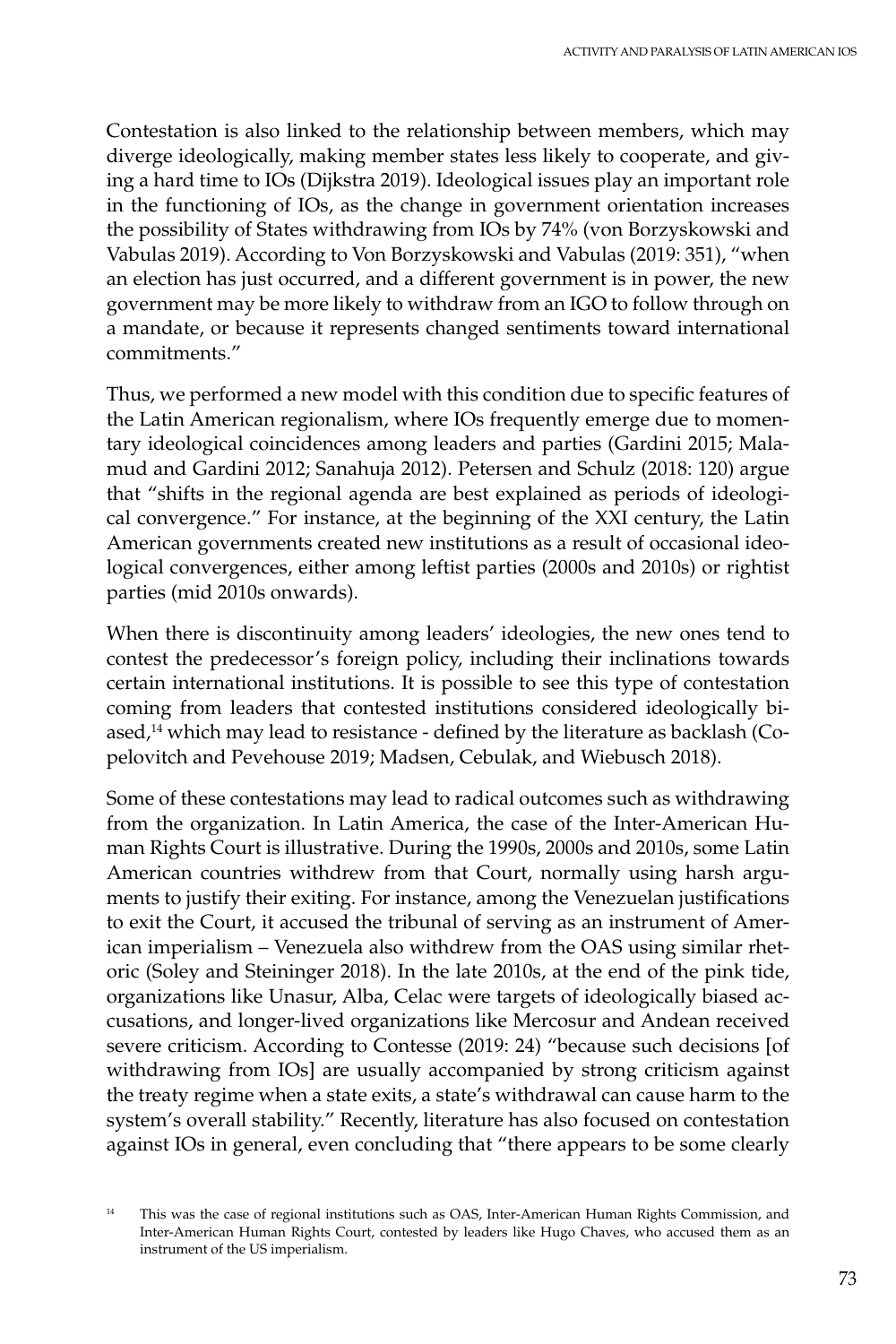articulated ideological pattern in the de-legitimating of IOs" (Hooghe, Lenz, and Marks 2019:740). Depending on the challenge, and how it frames its arguments, it may lead the IO to paralysis.15

The third configuration was evaluated combining the six original conditions with CONT,<sup>16</sup> and consistent results were found (Consistency = 1.00), covering 64% of the cases, as presented in Tables 7 and 8 below.

| STHOOL       | <b>STAFF</b>     | <b>EGOSC</b>     | TPOLAUT          | CHARDPAY         | NSTATES2         | <b>CONT</b>      | OUT              | $\overline{a}$ | Inclusion<br>(incl) | Propor-<br>tional<br>Reduction<br>in Inconsis-<br>tency<br>(PRI) | cases                                                  |
|--------------|------------------|------------------|------------------|------------------|------------------|------------------|------------------|----------------|---------------------|------------------------------------------------------------------|--------------------------------------------------------|
| $\mathbf{0}$ | $\boldsymbol{0}$ | $\boldsymbol{0}$ | $\boldsymbol{0}$ | $\boldsymbol{0}$ | $\mathbf{1}$     | $\boldsymbol{0}$ | $\mathbf{1}$     | 8              | 0.871               | 0.871                                                            | OPANAL, LACP, LACAC, LAIEC,-<br>LAEO,LAFDO,IACSS,PAIGH |
| $\theta$     | $\mathbf{1}$     | $\mathbf{0}$     | $\boldsymbol{0}$ | $\mathbf{0}$     | $\mathbf{1}$     | $\mathbf{0}$     | $\mathbf{1}$     | $\overline{4}$ | 1.000               | 1.000                                                            | IACI, IADefB, IAIAS, PAHO                              |
| $\Omega$     | 1                | $\mathbf{1}$     | $\theta$         | $\boldsymbol{0}$ | $\mathbf{1}$     | $\mathbf{0}$     | $\mathbf{1}$     | $\overline{2}$ | 1.000               | 1.000                                                            | SICA,LAIA                                              |
| 1            | $\mathbf{0}$     | $\boldsymbol{0}$ | $\boldsymbol{0}$ | $\mathbf{0}$     | $\mathbf{0}$     | $\boldsymbol{0}$ | $\mathbf{1}$     | $\overline{2}$ | 1.000               | 1.000                                                            | COSAVE, ICRPBC                                         |
| 1            | $\mathbf{1}$     | $\boldsymbol{0}$ | $\boldsymbol{0}$ | $\mathbf{0}$     | $\mathbf{1}$     | $\boldsymbol{0}$ | $\mathbf{1}$     | $\overline{2}$ | 1.000               | 1.000                                                            | IAIC, IATTC                                            |
| $\Omega$     | $\mathbf{0}$     | $\boldsymbol{0}$ | $\theta$         | $\boldsymbol{0}$ | $\mathbf{0}$     | $\mathbf{0}$     | $\mathbf{1}$     | $\mathbf{1}$   | 0.890               | 0.890                                                            | <b>ATCO</b>                                            |
| $\theta$     | $\boldsymbol{0}$ | $\mathbf{1}$     | $\mathbf{1}$     | $\boldsymbol{0}$ | $\boldsymbol{0}$ | $\boldsymbol{0}$ | $\mathbf{1}$     | $\mathbf{1}$   | 1.000               | 1.000                                                            | AP                                                     |
| $\Omega$     | 1                | $\boldsymbol{0}$ | $\boldsymbol{0}$ | $\mathbf{0}$     | $\boldsymbol{0}$ | $\boldsymbol{0}$ | $\mathbf{1}$     | $\mathbf{1}$   | 1.000               | 1.000                                                            | CAIPA                                                  |
| $\theta$     | $\mathbf{1}$     | $\mathbf{1}$     | $\mathbf{0}$     | $\mathbf{0}$     | $\mathbf{0}$     | $\mathbf{0}$     | $\mathbf{1}$     | $\mathbf{1}$   | 1.000               | 1.000                                                            | PA                                                     |
| $\theta$     | 1                | $\mathbf{1}$     | $\theta$         | $\mathbf{1}$     | $\mathbf{1}$     | $\boldsymbol{0}$ | $\mathbf{1}$     | $\mathbf{1}$   | 1.000               | 1.000                                                            | <b>SELA</b>                                            |
| $\mathbf{0}$ | 1                | $\mathbf{1}$     | $\mathbf{1}$     | $\mathbf{0}$     | $\boldsymbol{0}$ | $\boldsymbol{0}$ | $\mathbf{1}$     | $\mathbf{1}$   | 1.000               | 1.000                                                            | Andean                                                 |
| $\theta$     | $\mathbf{1}$     | $\mathbf{1}$     | $\mathbf{1}$     | $\boldsymbol{0}$ | $\mathbf{1}$     | $\mathbf{1}$     | $\mathbf{1}$     | $\mathbf{1}$   | 1.000               | 1.000                                                            | OAS                                                    |
| 1            | $\Omega$         | $\mathbf{0}$     | $\theta$         | $\boldsymbol{0}$ | $\mathbf{1}$     | $\boldsymbol{0}$ | $\mathbf{1}$     | $\mathbf{1}$   | 1.000               | 1.000                                                            | <b>ASBLAC</b>                                          |
| 1            | $\mathbf{1}$     | $\mathbf{1}$     | $\mathbf{1}$     | $\boldsymbol{0}$ | $\boldsymbol{0}$ | $\boldsymbol{0}$ | $\mathbf{1}$     | $\mathbf{1}$   | 1.000               | 1.000                                                            | Mercosur                                               |
| $\Omega$     | $\mathbf{0}$     | $\boldsymbol{0}$ | $\boldsymbol{0}$ | $\mathbf{1}$     | $\boldsymbol{0}$ | $\mathbf{1}$     | $\boldsymbol{0}$ | $\mathbf{1}$   | 0.000               | 0.000                                                            | <b>BS</b>                                              |
| $\theta$     | $\mathbf{0}$     | $\mathbf{1}$     | $\theta$         | $\theta$         | $\mathbf{1}$     | $\mathbf{1}$     | $\mathbf{0}$     | $\mathbf{1}$   | 0.000               | 0.000                                                            | Unasur                                                 |
| $\Omega$     | $\mathbf{0}$     | 1                | $\boldsymbol{0}$ | $\mathbf{1}$     | $\mathbf{0}$     | 1                | $\boldsymbol{0}$ | $\mathbf{1}$   | 0.000               | 0.000                                                            | Alba                                                   |
| $\theta$     | $\boldsymbol{0}$ | 1                | $\boldsymbol{0}$ | 1                | 1                | 1                | $\boldsymbol{0}$ | $\mathbf{1}$   | 0.000               | 0.000                                                            | <b>CELAC</b>                                           |

Table 7 - Truth Table: causal paths leading to the paralysis of Latin American IOs

Source: authors.

<sup>15</sup> For instance, the Trump administration has managed to block the World Trade Organization Appellate Body by not indicating a new member for the organ. See: https://www.nytimes.com/2019/12/08/ business/trump-trade-war-wto.html

<sup>16</sup> Organizational scope, quality of staff, number of states, level of statehood, political autonomy, size of the staff, and contested IO. See Appendix A.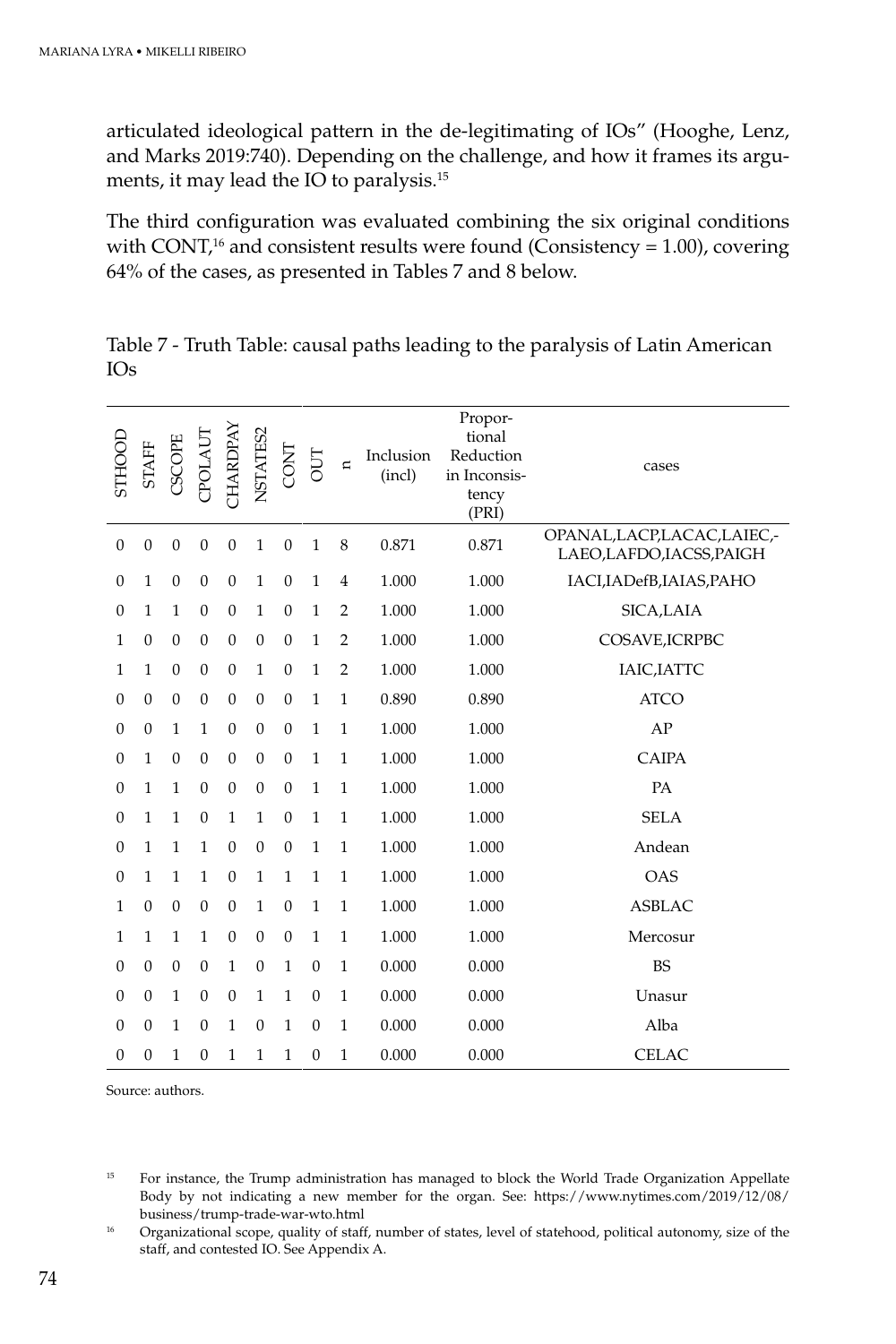|                                   | Cases                      | Consistency | Raw Coverage Unique Cove-<br>(CovS) | rage (CovU) |
|-----------------------------------|----------------------------|-------------|-------------------------------------|-------------|
| ~STHOOD*~STAFF*~CPOLAU-<br>T*CONT | BS, Unasur,<br>Alba, CELAC | 1.00        | 0.640                               | -           |
|                                   |                            | 1.00        | 0.640                               |             |

# Table 8 - Model 3: analysis of Sufficiency and causal paths leading to the paralysis of Latin American IOs

Source: authors.

Note: Intermediate solution. Frequency cut-off: 1. Consistency cut-off: 0.8. Symbol ~ means absence of the condition. Symbol \* indicates logical connector "and." Numbers in bold refer to model's general measures of consistence and coverage.

Configuration 3 resulted in a single set of conditions associated with the paralysis of IOs in Latin America: low level of statehood (~STHOOD), small staff (~ STAFF), low political autonomy (~ CPOLAUT), and IO contested by member states (CONT). It explains 4 cases of paralysis: Bank of the South, Unasur, Alba, and CELAC, four organizations with their roots grounded, at least to a certain degree, in ideological affinities (Gardini 2015; Sanahuja 2012).

Given Latin America's right turn in the 2010s (Argentina, Brazil, Chile, and Peru, for example), the slow recovery from the effects of the economic crisis, the worsening of the Venezuelan crisis, coupled with a perception that part of the regional organizations created during the 2000 - 2014 period were linked to a purely ideological agenda have led to a crisis in Latin American regionalism. The Pacific Alliance - created in 2011 as a counterpoint to the Union of South American Nations model - proved to be an important milestone at the end of the pink tide, when the leftist convergence in South America seemed to run out. In 2019, the Forum for the Progress and Development of South America (Prosur) was announced with the participation of several South American countries, which had elected right-wing governments in the 2010s. They have established a forum to create another regional organization, now aligned with the political ideas prevailing in part of the continent, an arena clearly aimed at opposing Unasur (Calderon 2019), but that also rivals Mercosur. We labelled this contestation effect.

Nonetheless, although *Contestation* seems to play an important role in explaining paralysis, it is just an INUS condition, an Insufficient but Necessary part of a condition that is in itself Unnecessary, but Sufficient for the outcome. This means that it can only have explanatory power when combined with other conditions (Schneider and Wagemann 2012). As an INUS condition, *Contestation* can explain the outcome only when combined with other elements – this is a clear example of conjunctural causation. In this case, it needed to appear in conjunction with weak institutional characteristics - namely low political autonomy and small bureaucratic staff - and also with external factors such as a low average level of statehood of member states. Without these other INUS conditions, the contestation alone would not lead IO paralysis. More robust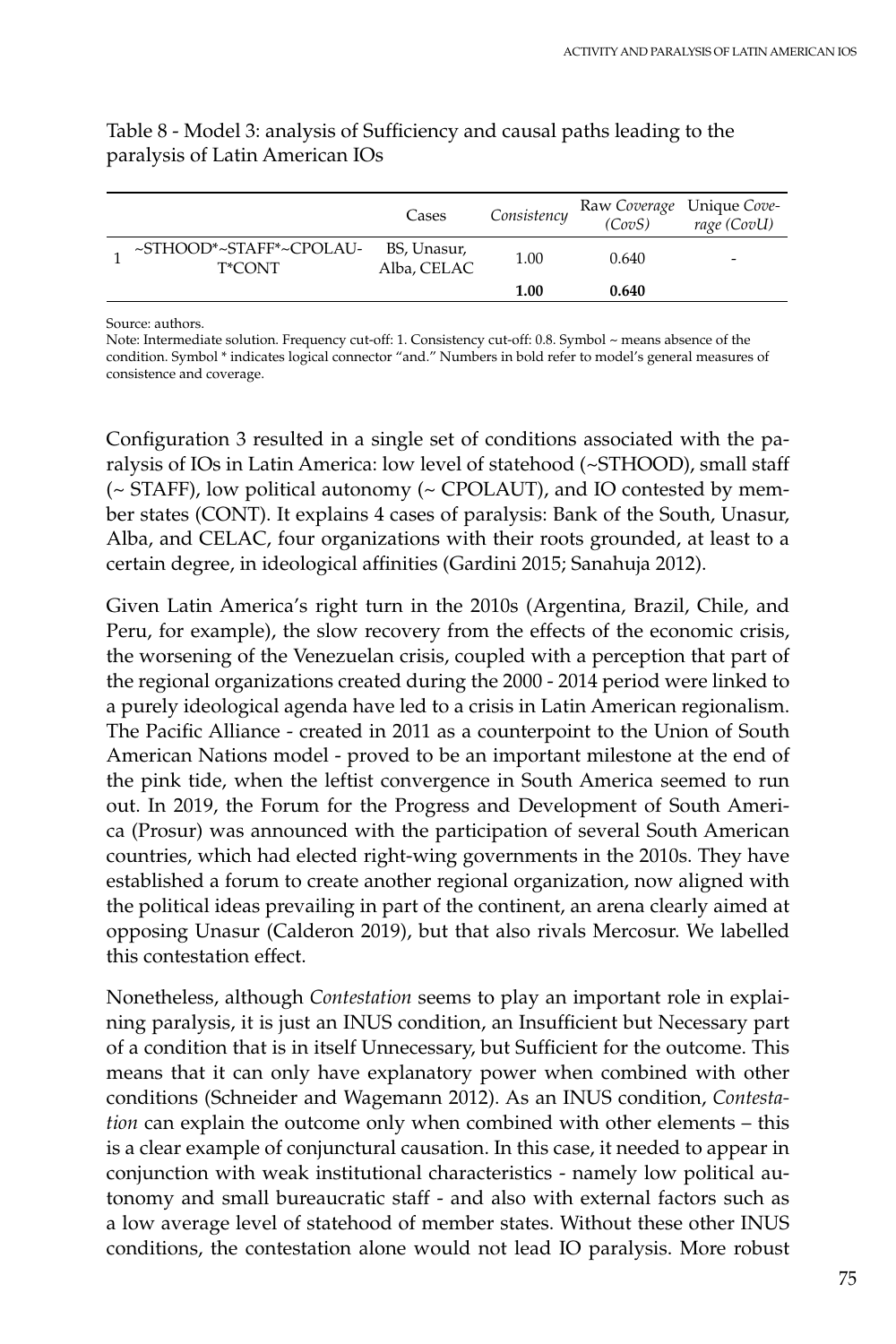bureaucracy and more institutionalization would have prevented contestations from halting IO operations.

# **VI. CONCLUSION**

As the literature has shown various elements that would explain the activity/ paralysis of Latin American IOs, which are non-exclusive in kind, we decided to apply Qualitative Comparative Analysis to search for possible factors that would explain these outcomes. In summary, we identified explanatory variables in the literature and considered them non-exclusive conditions to be evaluated in conjunction. Using QCA, the paper then sought conditions or a set of conditions that would lead to the functioning and paralysis of IOs in the region.

The results presented in the analysis showed that the general literature on the functioning of IOs is robust in identifying the elements that lead to Latin American organizations remaining active. Staff size, bureaucracy quality, and the reduced scope are essential conditions for a Latin American IO to function. In addition, the combination of large teams, broad organizational scopes, and a large number of member states produce an active organization. It could be seen that the main explanation for Latin American IOs functioning was related to the so called 'high-quality staff effect'.

These results are relevant because they highlight associations between explanatory conditions and expected results, as QCA presents its relations of necessity and sufficiency. However, it does not exclude the need for further studies on causal mechanisms operating in the issue, especially for cases not covered by the models. The findings also demonstrated that some conditions theorized by the literature as explanatory elements for activity/paralysis appear not to have empirical relevance. Specifically, the models showed that conditions of *level of statehood* and *political autonomy* are not related to the functioning of Latin American IOs.

QCA analysis also indicated that literature has limitations in identifying the conditions or set of conditions for the paralysis of IOs in Latin America. From the first six conditions evaluated, no single one – or set thereof – was found sufficient to lead to the paralysis of the organizations. Thus, both general studies and specific regional analyses seem to be inadequate to detect the elements that make Latin American IOs stop regular functioning. A preliminary conclusion is that the literature failed in this evaluation because it seeks to identify causality of paralysis from the negation of conditions that lead to its functioning, based on the understanding that the absence of the elements of "success" would lead to "failure." However, the findings indicate that this is not an adequate way to evaluate paralysis. In other words, the models point to asymmetrical causation in this regard.

In order to capture other possible explanations, we evaluated two more configurations, adding two conditions that are relevant to the Latin American sce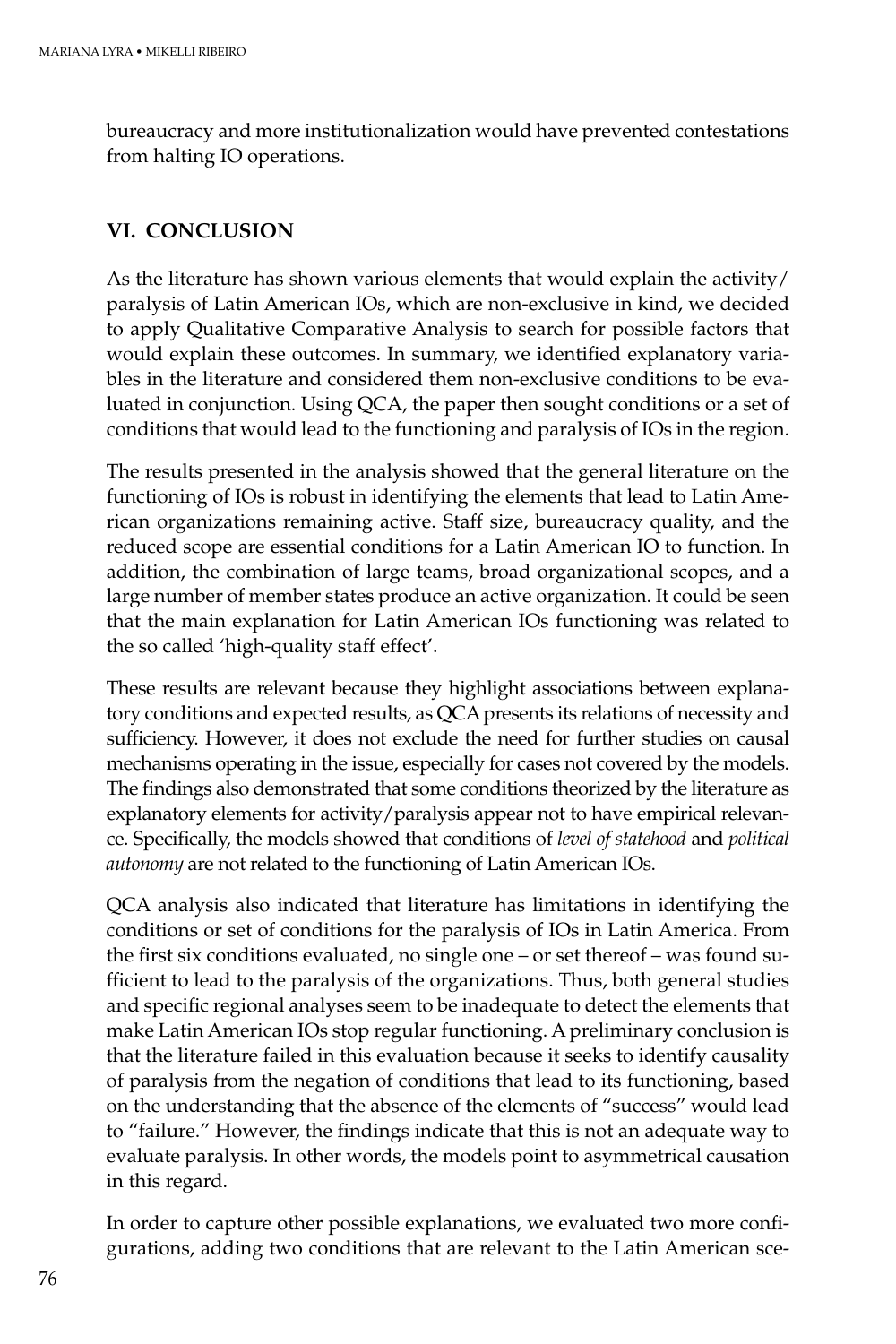nario: dominant power/paymaster and political contestation. The model that included dominant/paymaster power did not generate causal paths with satisfactory consistency and coverage measures, implying that the absence of this condition was not fundamental for an IO to paralyze. In Latin America, the costs of cooperation appear to be absorbed in other ways so that the absence of an actor that exercises clear leadership in the organization does not necessarily lead to the non-functioning of the IO.

Only the model with the *political contestation* condition (CONT) generated necessary and sufficient paths for the outcome paralysis. However, the contestation effect operates only when it is combined with other three conditions: low level of statehood in the member states, small staff, and low political autonomy.

Finally, the results (Tables 6, 7 and 8) evince that the paralysis of Latin American IOs cannot be credited to an isolated factor, but to a complex combination of conditions. Such results are critical to oppose interpretations that indicate a single factor (lack of statehood, for example) as the roots of paralysis of Latin American IOs or treat the issue as "wicked problems." Moreover, these results open a research agenda to clarify the role of each condition in the paralysis of IOs in the region.

In general, our analysis points to two main theoretical directions for further studies: 1) more attention should be devoted to the role of bureaucracies for the functioning of Latin American IOs, and 2) more theoretical thinking is needed to understand paralysis with regards to these institutions.

# **REFERENCES**

- Barnett, Professor of Political Science Michael, and Martha Finnemore. 2004. *Rules for the World: International Organizations in Global Politics*. Ithaca, N.Y: Cornell University Press.
- Basurto, Xavier and Johanna Speer. 2012. "Structuring the Calibration of Qualitative Data as Sets for Qualitative Comparative Analysis (QCA)". *Field Methods* 24(2): 155–74.
- Berg-Schlosser, Dirk, Gisele De Meur Benoit Rihoux and Charles Ragin. 2008. "Qualitative comparative analysis (qca) as an approach." In *Configurational Comparative Methods*: Qualitative comparative analysis (QCA) and related techniques. London: SAGE Publications, Inc.
- Börzel, Tanja A. and Thomas Risse. 2016. *The Oxford Handbook of Comparative Regionalism*. Oxford University Press.
- von Borzyskowski, Inken, and Felicity Vabulas. 2019. "Hello, Goodbye: When Do States Withdraw from International Organizations?" *The Review of International Organizations* 14(2): 335–66.
- Buelvas, Eduardo Pastrana. 2013. "Why Regionalism Has Failed in Latin America: Lack of Stateness as an Important Factor for Failure of Sovereignty Transfer in Integration Projects". *Contexto Internacional* 35: 443–69.
- Calderon, Jesus Barrancos. 2019. *Principios de geopolítica y geoeconomia boliviana en America del Sur*. Master's Thesis, Unila. https://dspace.unila.edu.br/handle/123456789/5088 Chapnik, Adam. 1999. "The Middle Power". *Canadian Foreign Policy* 7: 73–82.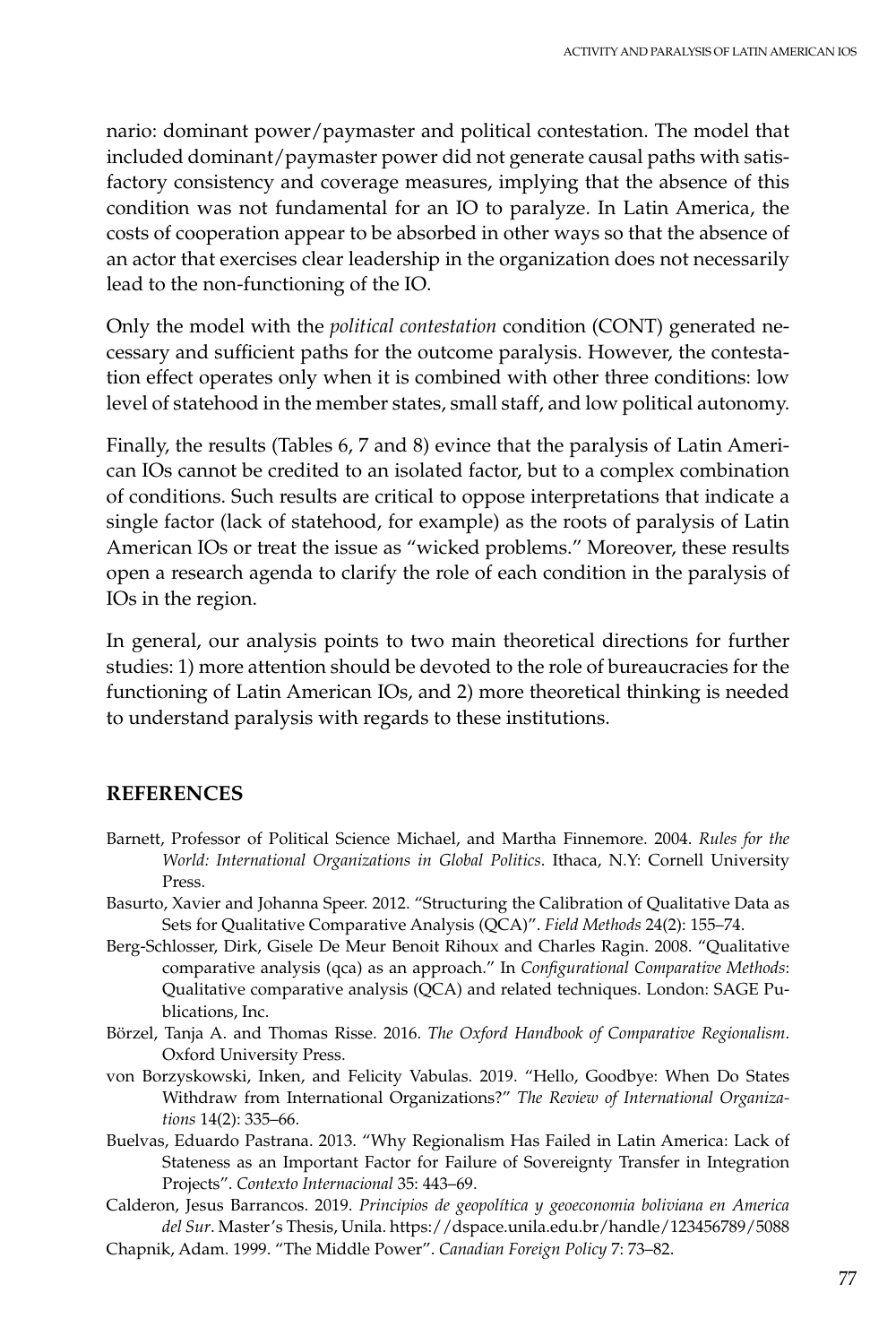- Contesse, Jorge. 2019. "Resisting the Inter-American Human Rights System." *Yale Journal of International Law* 44: 179-237.
- Cooper, Andrew. 1997. *Niche Diplomacy: Middle Powers After the Cold War*. London: Macmillan.
- Copelovitch, Mark, and Jon C. W. Pevehouse. 2019. "International Organizations in a New Era of Populist Nationalism". *The Review of International Organizations* 14(2): 169–86.
- Debre, Maria Josepha and Hylke Dijkstra. 2021. "Institutional design for a post-liberal order: why some international organizations live longer than others". *European Journal of International Relations* 27(1): 311–39.
- Dijkstra, Hylke. 2019. "Who gets to live forever? An Institutional Theory on the Life and Death of International Organizations." In *ECPR Joint Sessions*, Mons, 8-12 April 2019. http://www.nestior.eu
- Ege, Jörn, and Michael W. Bauer. 2013. "International bureaucracies from a Public Administration and International Relations perspective". In *Routledge Handbook of International Organization*, Routledge.
- Eilstrup-Sangiovanni, Mette. 2020. "Death of International Organizations. The Organizational Ecology of Intergovernmental Organizations, 1815–2015". *The Review of International Organizations* 15(2): 339–70.
- Finnemore, Martha. 1996. *National Interests in International Society*. 1a edition. Ithaca, N.Y: Cornell University Press.
- Flemes, Daniel. 2007. "Emerging Middle Powers' Soft Balancing Strategy: State and Perspectives of the IBSA-Dialogue Forum". *GIGA Working Paper* 57. Hamburg: German Institute of Global and Area Studies.
- Gallarotti, Giulio M. 1991. "The Limits of International Organization: Systematic Failure in the Management of International Relations". *International Organization* 45(2): 183–220.
- Garcés Velástegui, Pablo. 2017. "Latin American Integration as a Wicked Problem: The Case for a Plural Approach". *Revista Relaciones Internacionales, Estrategia y Seguridad* 13(1): 93–117.
- Gardini, Gian Luca. 2015. "Towards Modular Regionalism: The Proliferation of Latin American Cooperation". *Revista Brasileira de Política Internacional* 58: 210–29.
- Grävingholt, Jörn, Sebastian Ziaja, and Merle Kreibaum. 2012. "State Fragility: Towards a Multi-Dimensional Empirical Typology". *SSRN Electronic Journal*. http://www.ssrn. com/abstract=2279407 (8 December 2021).
- Gray, Julia. 2018. "Life, Death, or Zombie? The Vitality of International Organizations". *International Studies Quarterly* 62(1): 1–13.
- Haas, Professor Ernst B. 1964. *Beyond the Nation-State: Functionalism and International Organization*. Revised ed. Stanford, Calif: Stanford University Press.
- Haftel, Yoram Z. 2012. *Regional Economic Institutions and Conflict Mitigation*: Design, Implementation, and the Promise of Peace. Ann Arbor: University of Michigan Press.
- Hooghe, Liesbet, Tobias Lenz, and Gary Marks. 2019. "Contested World Order: The Delegitimation of International Governance". *The Review of International Organizations* 14(4): 731–43.
- Keohane, Robert O. 2005. *After Hegemony: Cooperation and Discord in the World Political Economy*. Revised edition. Princeton, N.J: Princeton University Press.
- Lohaus, Mathis and Felix Hummel. 2012. "MERCOSUR: Integration through Presidents and Paymasters." In Börzel, Tanja A. et al. (ed). *Roads to Regionalism* - Genesis, Design, and Effects of Regional Organizations. Farnham: Ashgate.
- Madsen, Mikael Rask, Pola Cebulak, and Micha Wiebusch. 2018. "Backlash against International Courts: Explaining the Forms and Patterns of Resistance to International Courts". *International Journal of Law in Context* 14(2): 197–220.
- Mahoney, James. 2008. "Toward a Unified Theory of Causality". *Comparative Political Studies* 41: 412–36.
- Malamud, Andrés. 2019. "Overlapping Regionalism, No Integration: Conceptual Issues and The Latin American Experiences". *Politica Internacional*: 46–59.
- Malamud, Andrés and Gian Luca Gardini. 2012. "Has Regionalism Peaked? The Latin American Quagmire and its Lessons". *The International Spectator* 47(1): 116–33.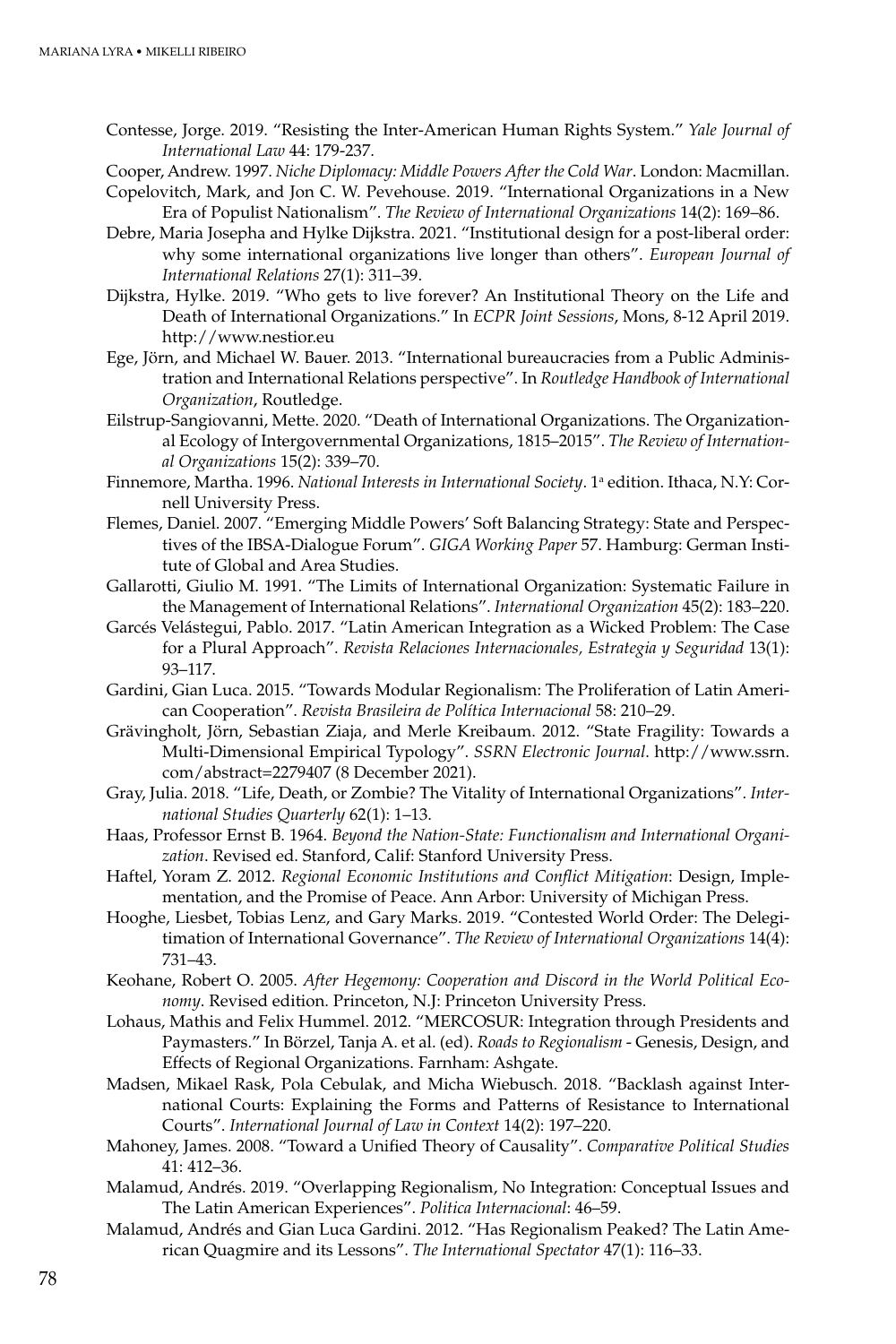- Marx, Axel. 2010. "Crisp-set qualitative comparative analysis (csQCA) and model specification: Benchmarks for future csQCA applications". *International Journal of Multiple Research Approaches* 4(2): 138–58.
- Mattli, Walter. 1999. *The Logic of Regional Integration: Europe and Beyond*. Cambridge: Cambridge University Press. https://www.cambridge.org/core/books/logic-of-regional-integration/1001F7BE284C55D67F3B3F34E7D6F1F1 (8 December 2021).
- Mearsheimer, John J. 1994. "The False Promise of International Institutions". *International Security* 19(3): 5–49.
- Mockaitis, Audra I., Lena Zander, and Helen De Cieri. 2018. "The Benefits of Global Teams for International Organizations: HR Implications". *International Journal of Human Resource Management* 29(14): 2137–58.
- Panke, Diana and Anna Starkmann. 2021. "Trajectories of Regional Cooperation: A Comparative Analysis". *Comparative European Politics* 19(1): 1–25.
- Petersen, Mark and Carsten-Andreas Schulz. 2018. "Setting the Regional Agenda: A Critique of Posthegemonic Regionalism". *Latin American Politics and Society* 60(1): 102–27.
- Pevehouse, Jon, Timothy Nordstrom, and Kevin Warnke. 2004. "The Correlates of War 2 International Governmental Organizations Data Version 2.0". *Conflict Management and Peace Science* 21(2): 101–19.
- Quiliconi, Cintia and Raúl Salgado Espinoza. 2017. "Latin American Integration: Regionalism *Àla Carte* in a Multipolar World?" *Colombia Internacional* (92): 15–41.
- Ragin, Charles C. 2008. *Redesigning Social Inquiry: Fuzzy Sets and Beyond*. Illustrated edição. Chicago: University of Chicago Press.
- Rubinson, Claude. 2019. "Presenting Qualitative Comparative Analysis: Notation, Tabular Layout, and Visualization". *Methodological Innovations* 12(2): 205979911986211.
- Sanahuja, Jose Antonio. 2012. *Post-Liberal Regionalism in South America : The Case of UNASUR*. . Working Paper. https://cadmus.eui.eu//handle/1814/20394 (8 December 2021).
- Schneider, Carsten. Q. and Wagemann, Claudius. 2010. "Standards of Good Practice in Qualitative Comparative Analysis (QCA) and Fuzzy-Sets", *Comparative Sociology*, 9:3, 397- 418.
- Schneider, Carsten Q. and Claudius Wagemann. 2012. *Set-Theoretic Methods for the Social Sciences: A Guide to Qualitative Comparative Analysis*. Cambridge: Cambridge University Press. https://www.cambridge.org/core/books/settheoretic-methods-for-the-social-sciences/236C162386C1188966FE269D625CA289 (8 December 2021).
- Soley, Ximena and Silvia Steininger. 2018. "Parting Ways or Lashing Back? Withdrawals, Backlash and the Inter-American Court of Human Rights". *International Journal of Law in Context* 14(2): 237–57.
- Tallberg, Jonas, Thomas Sommerer, Theresa Squatrito, and Magnus Lundgren. 2016. "The performance of international organizations: a policy output approach". *Journal of European Public Policy* 23(7): 1077–96.
- Thomann, Eva and Martino Maggetti. 2020. "Designing Research With Qualitative Comparative Analysis (QCA): Approaches, Challenges, and Tools". *Sociological Methods & Research* 49(2): 356–86.
- Wallace, Michael and J. David Singer. 1970. "Intergovernmental Organization in the Global System, 1815-1964: A Quantitative Description". *International Organization* 24(2): 239– 87.
- Zaytsev, Dmitry. 2013. "Indices of "Stateness" and Governance: Damaging Fallacies and Possibly Optimizing Choices." *Paper presented at the International Conference*
- *on Public Policy*, Grenoble.. Retrived August 31, 2021 from International Publica Policy Association, at: [http://www.icpublicpolicy.org/.../panel\\_9\\_s\\_1\\_zaytsev.pdf](http://www.icpublicpolicy.org/.../panel_9_s_1_zaytsev.pdf) .

**Received**: January 4, 2021 **Accepted**: December 18, 2021